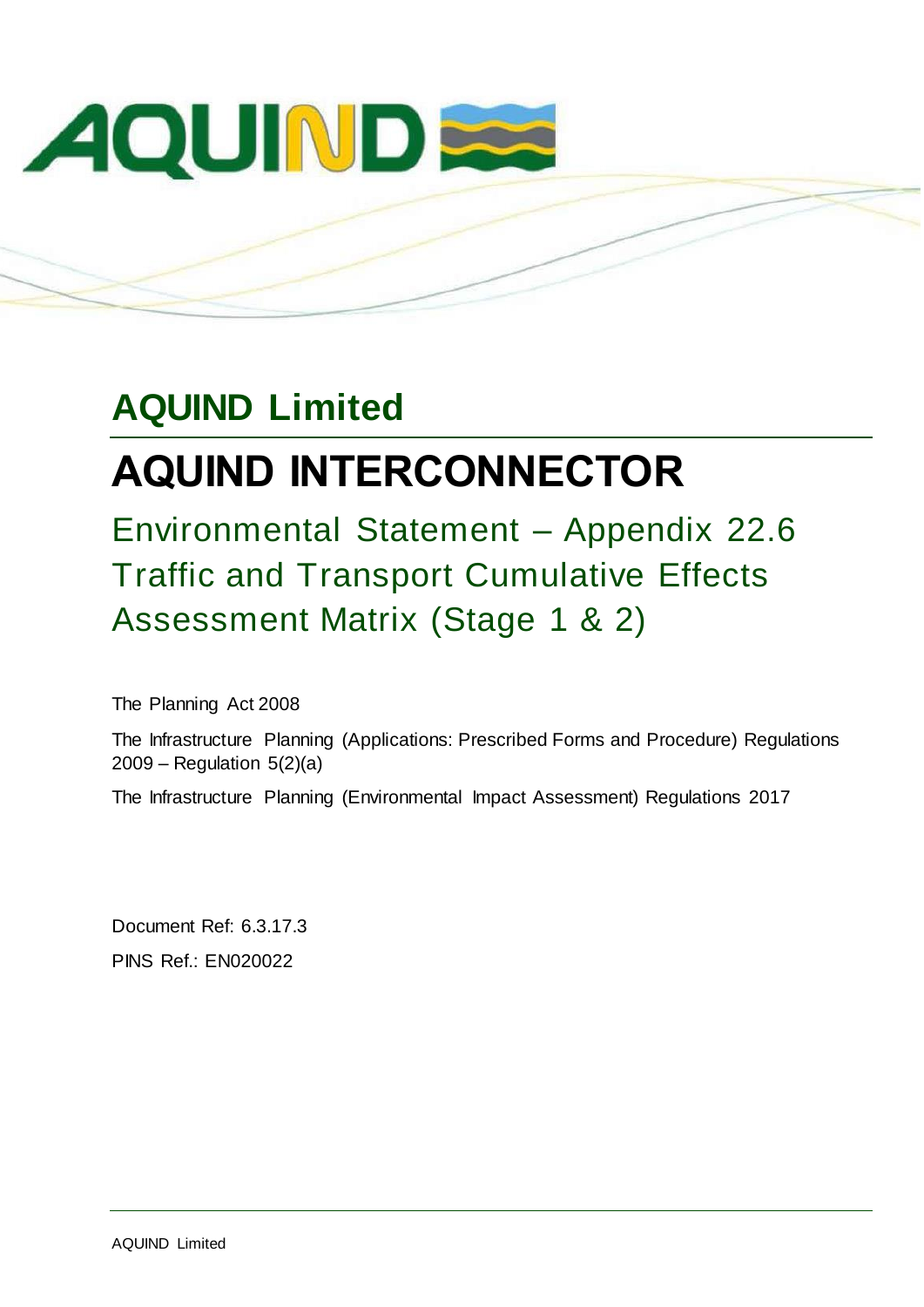

## **AQUIND Limited**

# **AQUIND INTERCONNECTOR**

Environmental Statement – Appendix 22.6 Traffic and Transport Cumulative Effects Assessment Matrix (Stage 1 & 2)

**PINS REF.: EN020022 DOCUMENT: 6.3.22.6**

**DATE: 14 NOVEMBER 2019**

**WSP** WSP House 70 Chancery Lane London WC2A 1AF +44 20 7314 5000 [www.wsp.com](http://www.wsp.com/)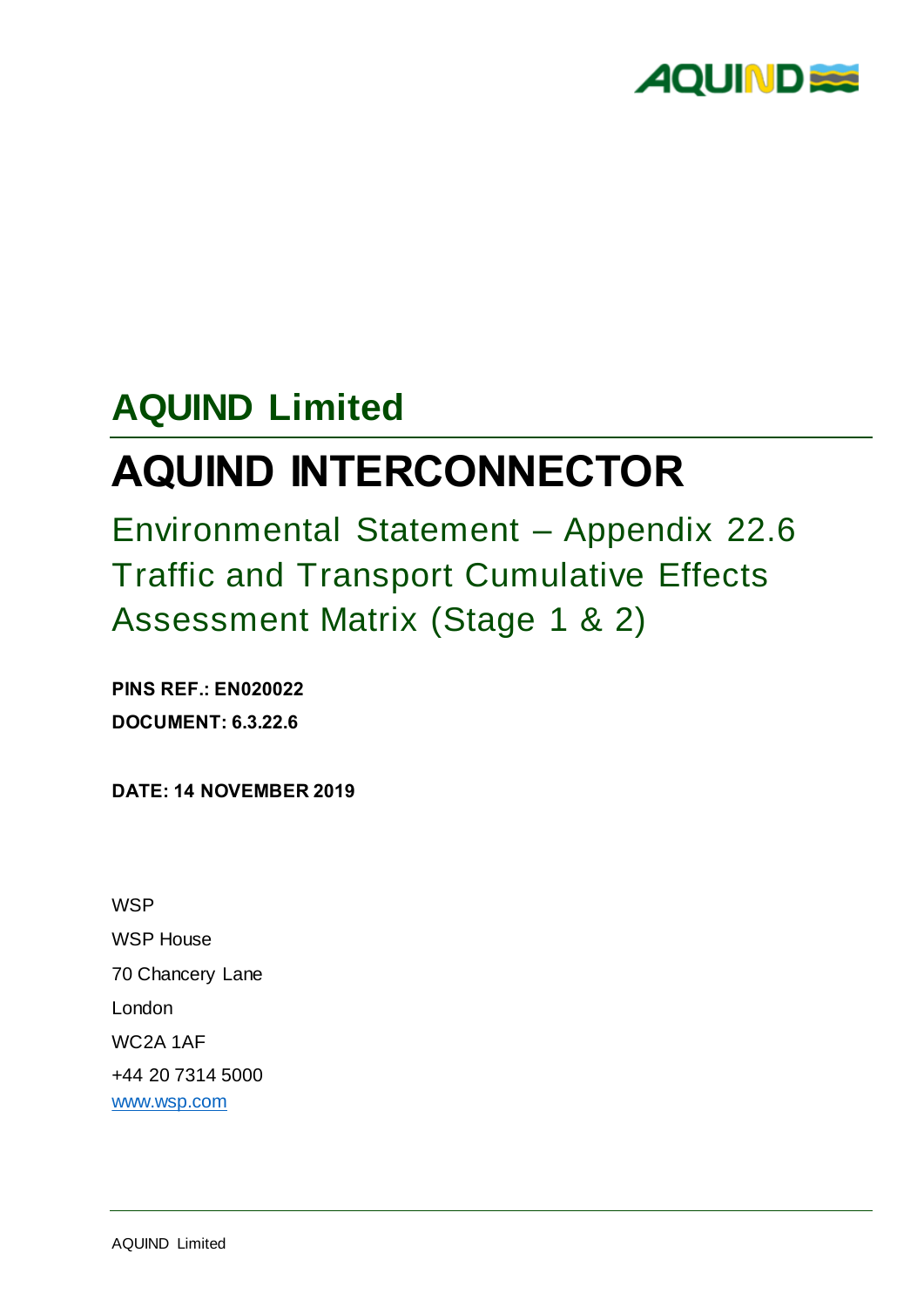

### **DOCUMENT**

| <b>Document</b>       | 6.3.22.6 Environmental Statement,<br><b>Appendix 22.6 Traffic and Transport</b><br><b>Cumulative Effects Assessment Matrix</b><br>(Stage 1 & 2) |
|-----------------------|-------------------------------------------------------------------------------------------------------------------------------------------------|
| <b>Revision</b>       | 001                                                                                                                                             |
| <b>Document Owner</b> | <b>WSP UK Limited</b>                                                                                                                           |
| <b>Prepared By</b>    | S. Gander                                                                                                                                       |
| <b>Date</b>           | 14 November 2019                                                                                                                                |
| <b>Approved By</b>    | C. Williams                                                                                                                                     |
| <b>Date</b>           | 14 November 2019                                                                                                                                |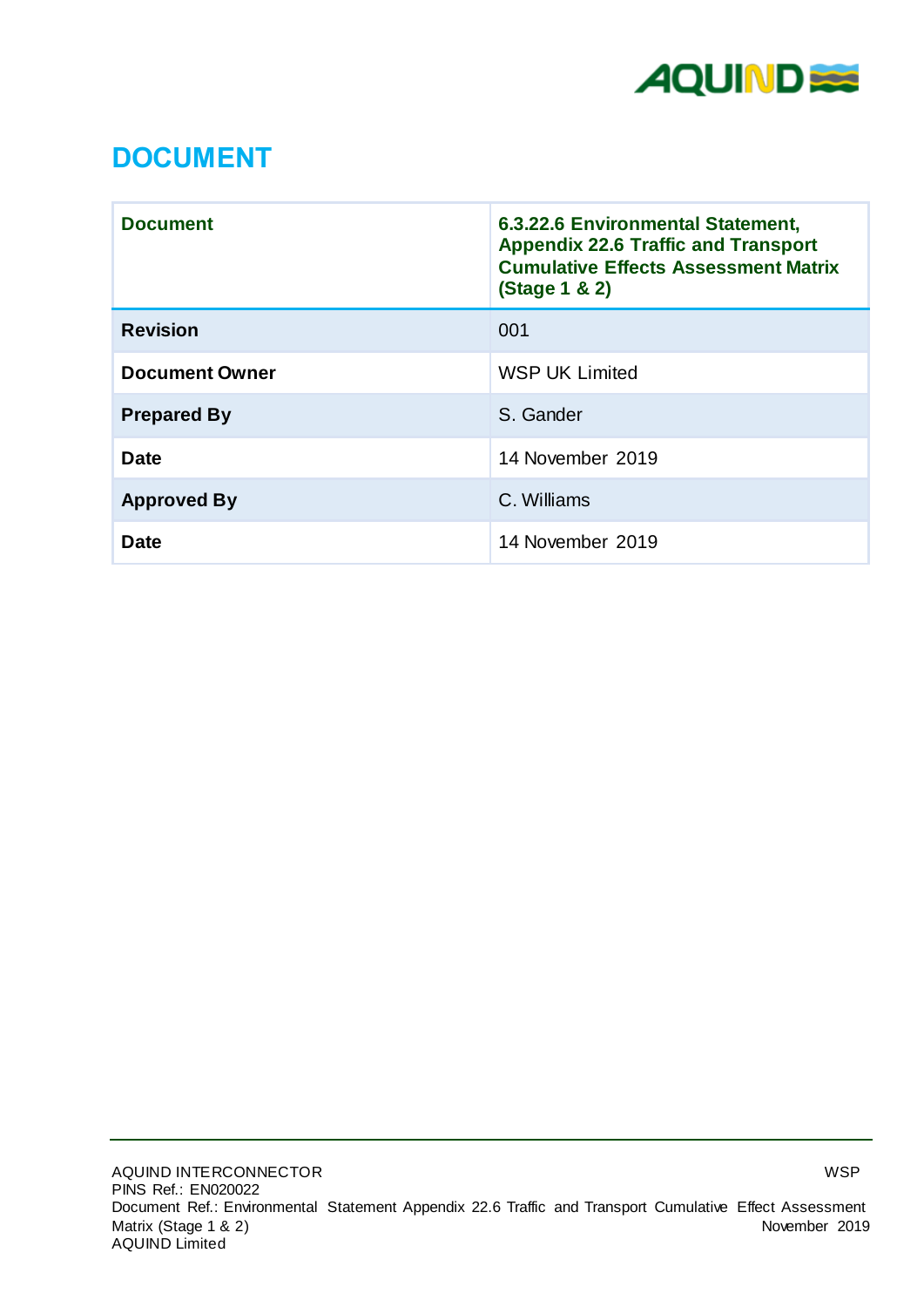

### **CONTENTS**

#### **TRAFFFIC AND TRANSPORT**

| <b>APPENDIX 22.3 TRAFFIC AND TRANSPORT CUMULATIVE EFFECTS</b> |  |
|---------------------------------------------------------------|--|
| <b>ASSESSMENT (STAGE 1 &amp; 2)</b>                           |  |

**1.1. [INTRODUCTION](#page-4-1) 1**

### *TABLES*

**Table 1 – [Stage 1 & 2 CEA Matrix for Traffic and Transport](#page-5-0) 2**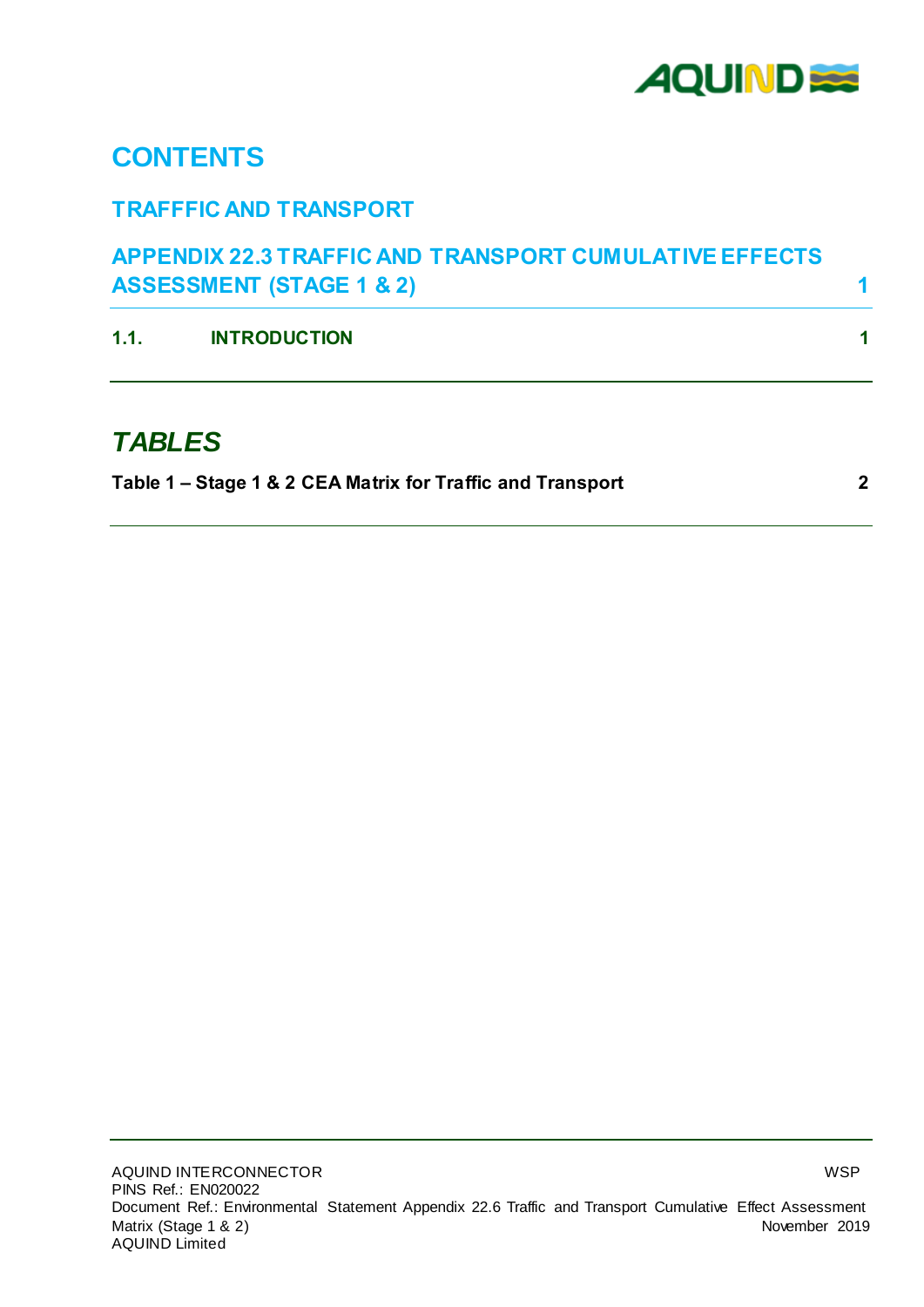# <span id="page-4-0"></span>**APPENDIX 22.6 TRAFFIC AND TRANSPORT CUMULATIVE EFFECTS ASSESSMENT MATRIX (STAGE 1 & 2)**

#### <span id="page-4-1"></span>**1.1. INTRODUCTION**

- 1.1.1.1. This document should be read in conjunction with Chapter 29 (Cumulative Effects Assessment ('CEA')) of the Environmental Statement ('ES') Volume 1 (Document Reference 6.1.22), Chapter 22 (Traffic and Transport) of the ES Volume 1 (Document Reference 6.1.22) and Appendix 22.4 (Traffic and Transport CEA Stage 3 & 4) of the ES Volume 3 (Document Reference 6.3.22.4).
- 1.1.1.2. The CEA for the Proposed Development follows the recommended approach as detailed by the Planning Inspectorate ('PINS') in PINS Advice Note Seventeen (PINS, 2015). This document summarises the first stages of the CEA approach which include:
	- Stage 1 Establish a Zone of Influence ('ZOI') for each environmental discipline and identify long list of 'other developments'; and
	- Stage 2 Identify a shortlist of 'other developments.
- 1.1.1.3. In order to screen projects for the CEA' relating to traffic and transport the following threshold criteria has been applied:
	- The ZOI for other developments has been identified as up to 5 km from the Order Limits.
	- The scale and nature of other developments: projects greater than 0.5 ha or 150 units, used as a threshold for likely significant effects in Schedule 2 of the EIA Regulations. However, it is also acknowledged that some projects under this threshold may give rise to cumulative effects, so projects within 100 m of the Order Limits are included due to their proximity to the Proposed Development.
	- Temporal scope: construction would need to fall within the same year as Aquind peak-construction for cumulative construction effects to be applied.
- 1.1.1.4. Table 1 lists the long and short list of developments for consideration as part of the CEA for the Proposed Development.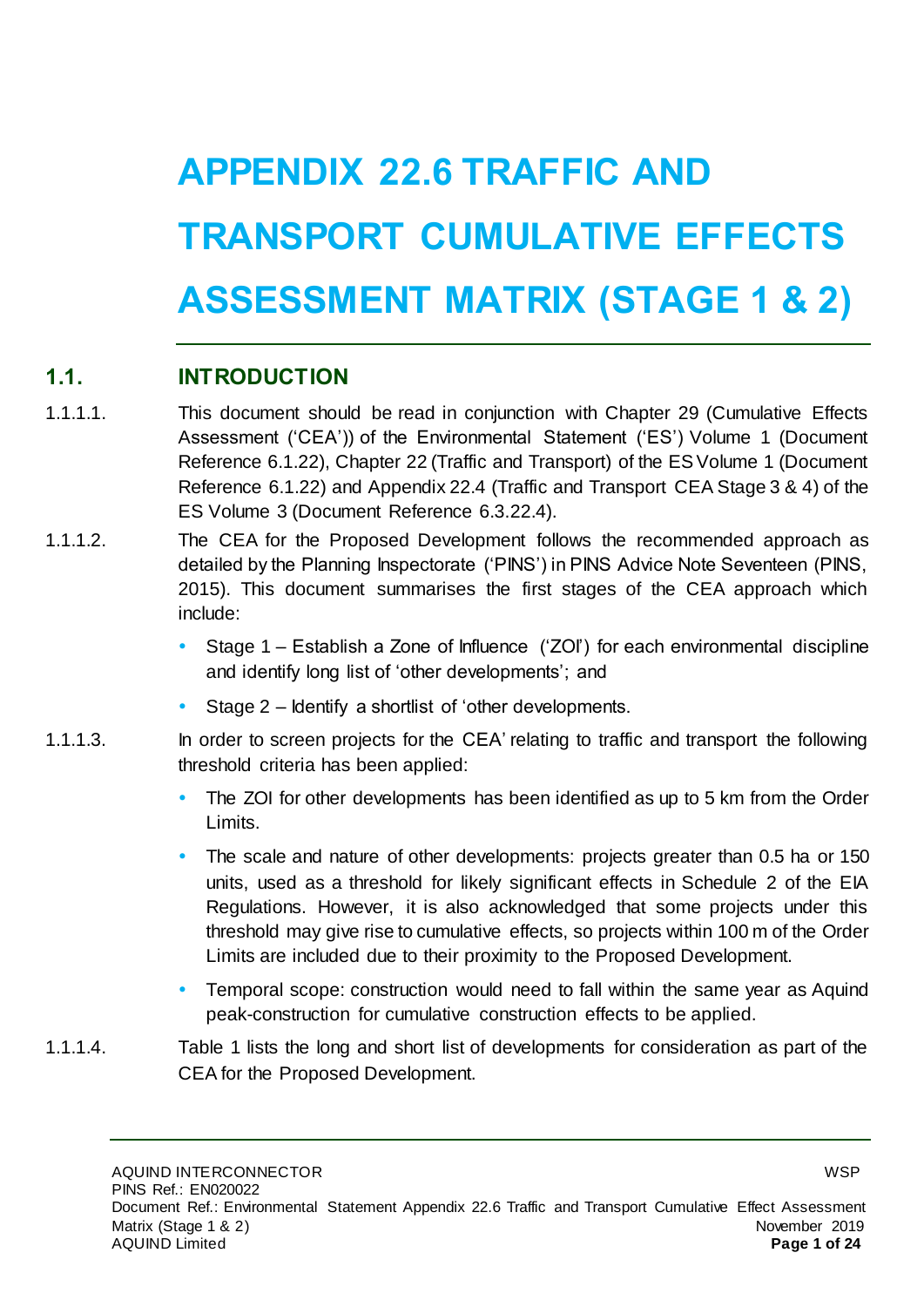

#### <span id="page-5-0"></span>**Table 1 – Stage 1 & 2 CEA Matrix for Traffic and Transport**

|              | 'Other Development' Details                                                                                       |                                                                                                                                                                                                                                                                                                                                                                                                                                                                                                                                                                                                                    |                                                |                                                                                                                                                                |             |                       |                                               | <b>Stage 2</b>                                                                                                                        |                                                                                                   |                                                                   |                                      |
|--------------|-------------------------------------------------------------------------------------------------------------------|--------------------------------------------------------------------------------------------------------------------------------------------------------------------------------------------------------------------------------------------------------------------------------------------------------------------------------------------------------------------------------------------------------------------------------------------------------------------------------------------------------------------------------------------------------------------------------------------------------------------|------------------------------------------------|----------------------------------------------------------------------------------------------------------------------------------------------------------------|-------------|-----------------------|-----------------------------------------------|---------------------------------------------------------------------------------------------------------------------------------------|---------------------------------------------------------------------------------------------------|-------------------------------------------------------------------|--------------------------------------|
| ID           | <b>Application Name</b><br>and Reference                                                                          | Applicant for 'other development'<br>and brief description                                                                                                                                                                                                                                                                                                                                                                                                                                                                                                                                                         | <b>Distance</b><br>from<br>project             | <b>Status</b>                                                                                                                                                  | <b>Tier</b> | <b>Within</b><br>ZOI? | <b>Progress</b><br>to Stage<br>$\overline{2}$ | Overlap in<br>temporal<br>scope?                                                                                                      | <b>Scale and</b><br><b>Nature of</b><br>development<br>likely to have<br>a significant<br>effect? | <b>Other</b><br><b>Factors</b>                                    | <b>Progress</b><br>to Stage 3<br>14? |
|              | Land rear of 185-<br>189A Lovedean<br>Lane, Horndean,<br>Waterlooville<br>(54596/001)                             | Outline application with some matters<br>reserved for 40 residential dwellings<br>(mix of $1, 2, 3$ , and $4$ bed) with<br>associated amenity space and road<br>network with access from Lovedean<br>Lane via existing access                                                                                                                                                                                                                                                                                                                                                                                      | $0.69$ km to<br>east of the<br>Order<br>Limits | <b>Granted Outline</b><br>(15/09/2014)                                                                                                                         | Tier        | Yes                   | <b>No</b>                                     | Construction<br>commenced<br>March 2017.<br>Construction<br>likely to be<br>completed<br>by the start<br>of<br>construction<br>works. | <b>No</b>                                                                                         | N/A                                                               | <b>No</b>                            |
| $\mathbf{2}$ | Land rear of, 179-<br>189A Lovedean<br>Lane, Horndean,<br>Waterlooville<br>(54596/002)                            | Reserved matters application pursuant<br>to 54596/001 for dwellings and<br>discharge of condition 7 of 54596/001<br>as revised by plans and details received<br>on 3 March 16                                                                                                                                                                                                                                                                                                                                                                                                                                      | $0.69$ km to<br>east of the<br>Order<br>Limits | <b>Granted Reserved</b><br><b>Matters</b><br>(29/04/2018)                                                                                                      | Tier        | Yes                   | <b>No</b>                                     | Unknown but<br>unlikely<br>overlap of<br>construction<br>programmes.                                                                  | <b>No</b>                                                                                         | N/A                                                               | <b>No</b>                            |
| 3            | Development land<br>east of Horndean,<br><b>Rowlands Castle</b><br>Road, Horndean,<br>Waterlooville<br>(55562/01) | Outline planning application with all<br>matters reserved (except for access to<br>the highway network and associated<br>off-site highway improvements) for the<br>demolition of existing buildings and the<br>development of a maximum of 700<br>dwellings, approximately 1.7 Ha of<br>employment land, a Local Centre<br>(including local retail, a primary school<br>and community facilities), a Care<br>Village, playing pitches, a cricket<br>pavilion (including associated access<br>and parking), allotments (including<br>associated building and car parking),<br>acoustic bunds and ecological buffers | 2.52 km<br>east of the<br>Order<br>Limits      | <b>Granted Outline</b><br>(05/02/2016)<br>Site bought by Bloor<br>Homes who<br>submitted request<br>for a new Scoping<br>Opinion in August<br>2018 (55562/004) | Tier        | Yes                   | <b>Yes</b>                                    | Unknown but<br>possible<br>construction<br>overlap                                                                                    | $\blacksquare$ No                                                                                 | Already<br>included as<br>committed<br>development<br>within SRTM | <b>No</b>                            |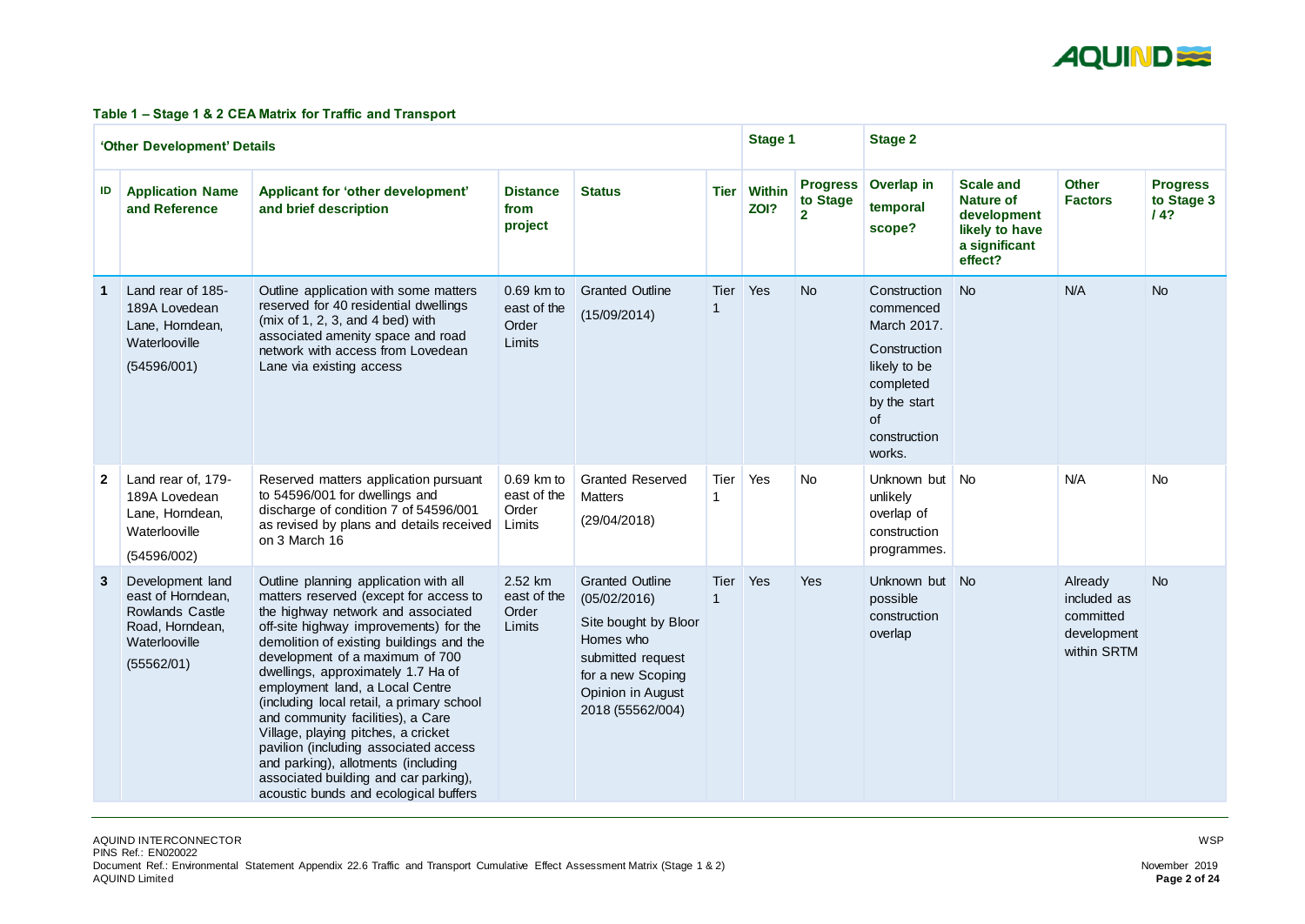

|    | 'Other Development' Details                                                                              |                                                                                                                                                                                                                                                                                                                                                               | <b>Stage 1</b>                                    |                                                                 | <b>Stage 2</b> |                       |                                               |                                  |                                                                                                   |                                |                                      |
|----|----------------------------------------------------------------------------------------------------------|---------------------------------------------------------------------------------------------------------------------------------------------------------------------------------------------------------------------------------------------------------------------------------------------------------------------------------------------------------------|---------------------------------------------------|-----------------------------------------------------------------|----------------|-----------------------|-----------------------------------------------|----------------------------------|---------------------------------------------------------------------------------------------------|--------------------------------|--------------------------------------|
| ID | <b>Application Name</b><br>and Reference                                                                 | Applicant for 'other development'<br>and brief description                                                                                                                                                                                                                                                                                                    | <b>Distance</b><br>from<br>project                | <b>Status</b>                                                   | <b>Tier</b>    | <b>Within</b><br>ZOI? | <b>Progress</b><br>to Stage<br>$\overline{2}$ | Overlap in<br>temporal<br>scope? | <b>Scale and</b><br><b>Nature of</b><br>development<br>likely to have<br>a significant<br>effect? | <b>Other</b><br><b>Factors</b> | <b>Progress</b><br>to Stage 3<br>/4? |
|    |                                                                                                          | together with internal access network<br>(including footpaths and cycleways),<br>drainage works, associated landscaping<br>and open space (including play areas).<br>Under the current programme, it is<br>expected that construction will take<br>place between 2016 and 2020.                                                                               |                                                   |                                                                 |                |                       |                                               |                                  |                                                                                                   |                                |                                      |
| 4  | <b>Former Purbrook</b><br>Park Playing Fields,<br>Stakes Road,<br>Waterlooville<br>(APP/12/00205)        | Construction of 76 No. dwellings<br>consisting of 3 No. 2 bed, 38 No. 3 bed,<br>23 No. 4 bed houses and 12 No. 2 bed<br>flats with associated parking,<br>landscaping including open space and<br>play area, and pumping station. New<br>vehicular access to Stakes Road and<br>new pedestrian access to Stakes Hill<br>Road.                                 | 0.96 km<br>East of the<br>Order<br>Limits         | <b>Granted Full</b><br>(03/08/2012)<br>Construction<br>complete | n/a            | Yes                   | <b>Yes</b>                                    | <b>No</b>                        | <b>No</b>                                                                                         | N/A                            | <b>No</b>                            |
| 5  | <b>Purbrook School</b><br><b>Former Playing</b><br>Fields, Stakes<br>Road, Waterlooville<br>APP/16/00347 | Erection of 26 residential units with<br>associated works, access parking and<br>landscaping.                                                                                                                                                                                                                                                                 | 0.96 km<br>East of the<br>Order<br>Limit          | <b>Granted Full</b><br>(13/01/2017)<br>Construction<br>complete |                | Yes                   | <b>No</b>                                     | <b>No</b>                        | <b>No</b>                                                                                         | N/A                            | <b>No</b>                            |
| 6  | <b>Purbrook Park</b><br>School, Park<br>Avenue,<br>Waterlooville, PO7<br>5DS<br>(APP/14/00687)           | Construction of new two storey school<br>building (Block A), two storey school<br>building to courtyard (Block B),<br>refurbishment to Block D, raised<br>covered walkways, new pedestrian<br>access to main entrance and new Block<br>A, altered and additional car parking,<br>landscaping and other works.<br>Demolition of two storey Caretakers<br>house | $0.42km$ to<br>the east of<br>the Order<br>Limits | <b>Granted Full</b><br>(16/04/2014)<br>Construction<br>complete | n/a            | Yes                   | No                                            | No                               | <b>No</b>                                                                                         | N/A                            | No                                   |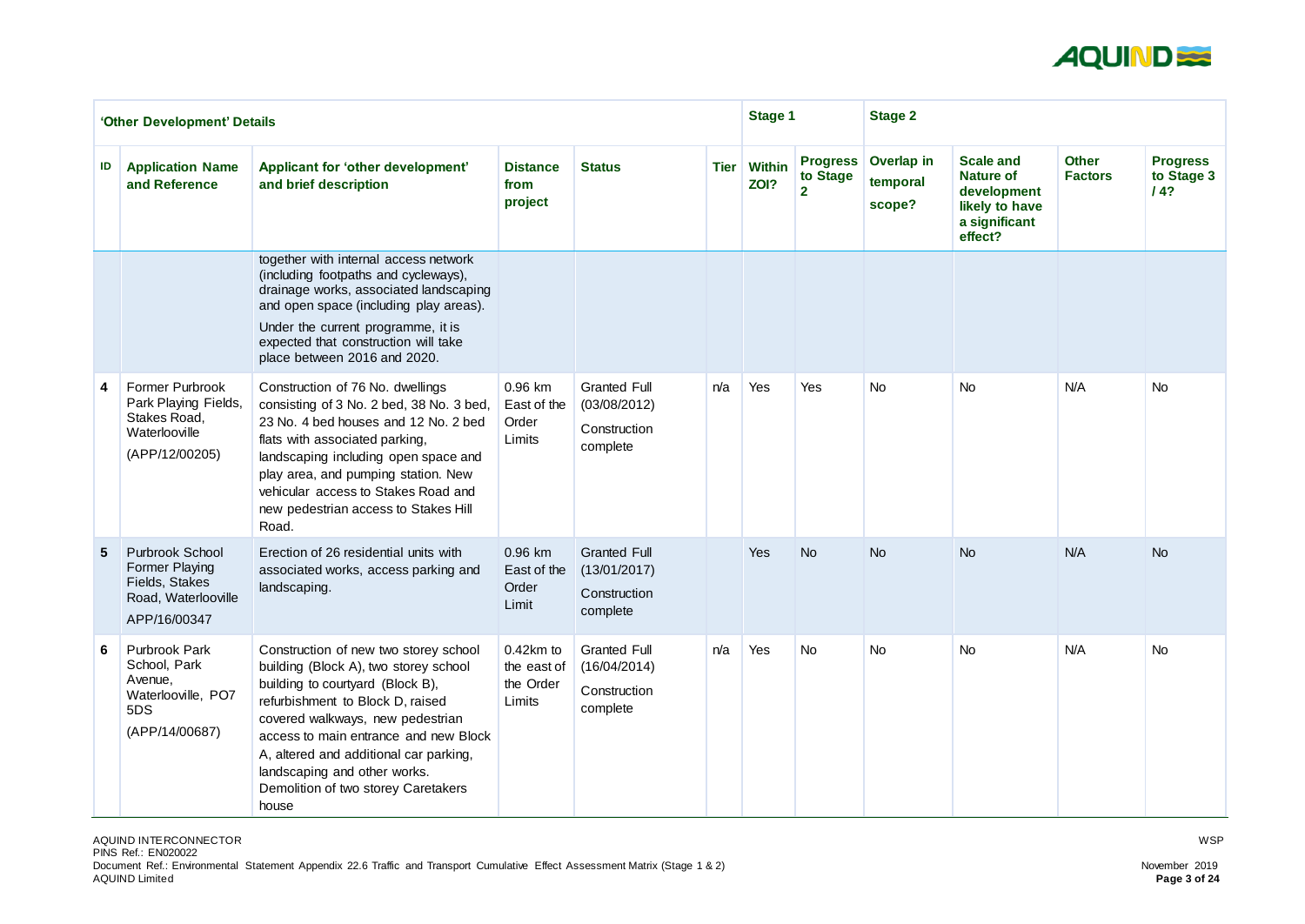

|    | 'Other Development' Details                                                                      |                                                                                                                                                                                                                                  | <b>Stage 1</b>                                                           |                                                                                                                                                                       | <b>Stage 2</b> |                       |                                               |                                                    |                                                                                                   |                                                                   |                                      |
|----|--------------------------------------------------------------------------------------------------|----------------------------------------------------------------------------------------------------------------------------------------------------------------------------------------------------------------------------------|--------------------------------------------------------------------------|-----------------------------------------------------------------------------------------------------------------------------------------------------------------------|----------------|-----------------------|-----------------------------------------------|----------------------------------------------------|---------------------------------------------------------------------------------------------------|-------------------------------------------------------------------|--------------------------------------|
| ID | <b>Application Name</b><br>and Reference                                                         | <b>Applicant for 'other development'</b><br>and brief description                                                                                                                                                                | <b>Distance</b><br>from<br>project                                       | <b>Status</b>                                                                                                                                                         | <b>Tier</b>    | <b>Within</b><br>ZOI? | <b>Progress</b><br>to Stage<br>$\overline{2}$ | <b>Overlap in</b><br>temporal<br>scope?            | <b>Scale and</b><br><b>Nature of</b><br>development<br>likely to have<br>a significant<br>effect? | <b>Other</b><br><b>Factors</b>                                    | <b>Progress</b><br>to Stage 3<br>14? |
|    |                                                                                                  | Works now completed.                                                                                                                                                                                                             |                                                                          |                                                                                                                                                                       |                |                       |                                               |                                                    |                                                                                                   |                                                                   |                                      |
|    | 108 London Road,<br>Widley,<br>Waterlooville, PO7<br>5AA<br>(APP/17/01009)                       | Subdivision of plot to provide a further 2<br>bedroom dwelling with access from<br>London Road.                                                                                                                                  | Western<br>boundary<br>adjacent<br>(0.18km)<br>to the<br>Order<br>Limits | <b>Granted Full</b><br>(08/01/2018)<br>Construction not yet<br>started.                                                                                               | <b>Tier</b>    | Yes                   | <b>No</b>                                     | Unknown but<br>possible<br>construction<br>overlap | No                                                                                                | N/A                                                               | <b>No</b>                            |
| 8  | Land at 38-44<br>London Road,<br>Purbrook<br>(APP/17/01141)                                      | Construction of 43 retirement<br>apartments for older persons including<br>communal facilities, parking, associated<br>landscaping with access from Stakes<br>Road and 2 commercial / residential<br>units fronting London Road. | Western<br>boundary<br>adjacent<br>(0.40km)<br>to the<br>Order<br>Limits | <b>Granted Full</b><br>(21/12/2017)<br>Construction not yet<br>started                                                                                                | Tier           | Yes                   | <b>No</b>                                     | Unknown but<br>possible<br>construction<br>overlap | <b>No</b>                                                                                         | N/A                                                               | <b>No</b>                            |
| 9  | <b>Woodcroft Farm</b><br>Development Site,<br>Woodcroft Lane,<br>Waterlooville<br>(APP/13/00804) | Development of 288 residential units,<br>retention of existing farmhouse, new<br>access road from Eagle Avenue                                                                                                                   | $0.79$ km to<br>south-east<br>of Order<br>Limits                         | <b>Granted Full</b><br>(05/05/2015)<br>Under construction<br>Phase 1<br>infrastructure works<br>consisting of<br>bridleway<br>improvements were<br>completed in 2017. | <b>Tier</b>    | Yes                   | Yes                                           | Unknown but<br>possible<br>construction<br>overlap | Yes                                                                                               | Already<br>included as<br>committed<br>development<br>within SRTM | <b>No</b>                            |
| 10 | Waterlooville<br>Swimming Pool,<br>Waterberry Drive,<br>Waterlooville, PO7<br>7UW                | Hybrid Application: Full planning<br>permission for reconfiguration of<br>existing car park and development of<br>single storey deck car parking. Outline<br>planning permission for future extension                            | Northern<br>boundary<br>adjacent<br>(0.40km)<br>to the                   | <b>Granted Full/Outline</b><br>(01/07/2017)                                                                                                                           | Tier           | Yes                   | <b>No</b>                                     | Unknown but<br>possible<br>construction<br>overlap | No                                                                                                | N/A                                                               | <b>No</b>                            |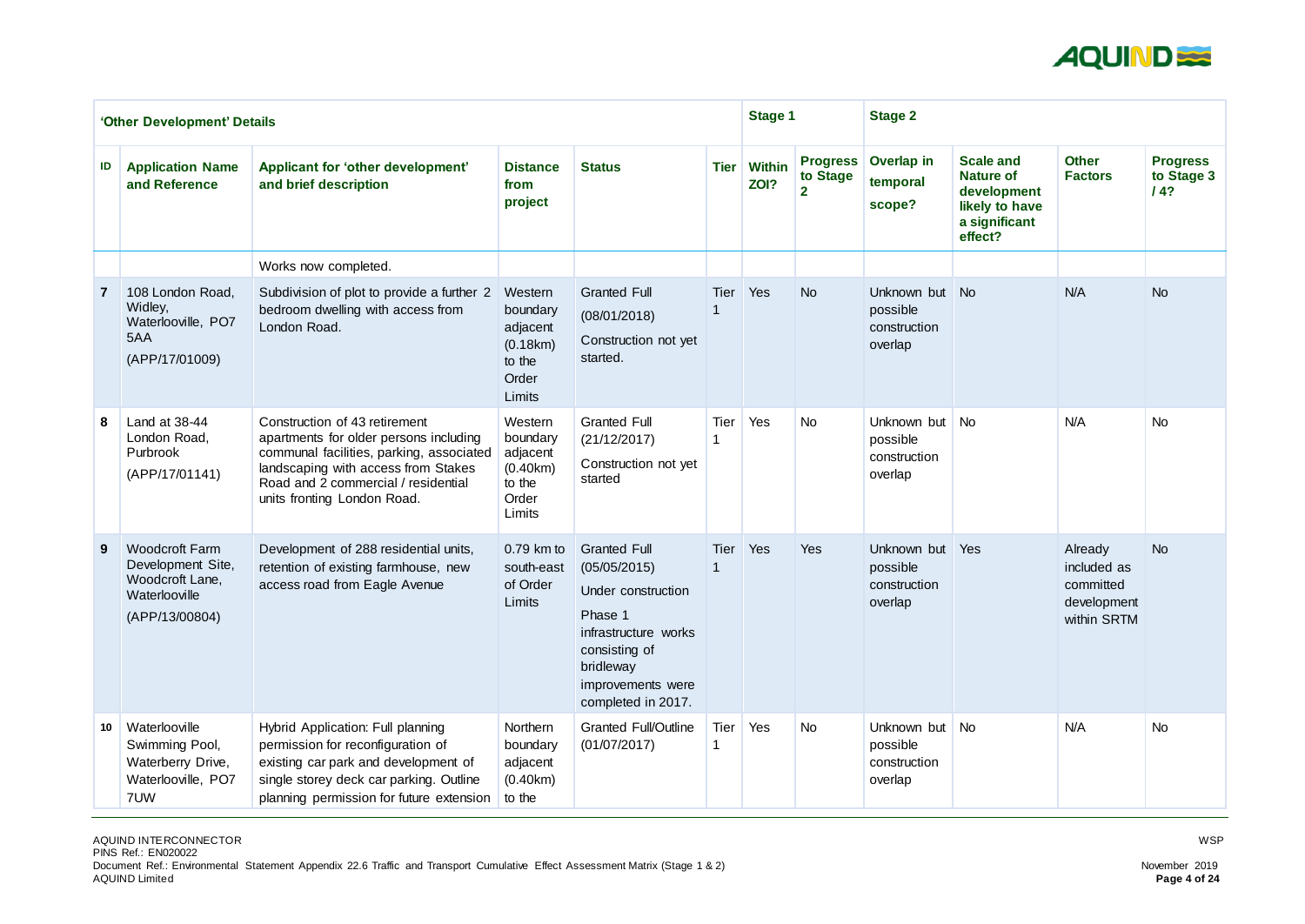

|    | 'Other Development' Details                                                                                                       |                                                                                                                                                                                                                                                                                                                                                                                                                             |                                                              | <b>Stage 1</b>                                                  |             | <b>Stage 2</b>        |                                               |                                                       |                                                                                                   |                                |                                       |
|----|-----------------------------------------------------------------------------------------------------------------------------------|-----------------------------------------------------------------------------------------------------------------------------------------------------------------------------------------------------------------------------------------------------------------------------------------------------------------------------------------------------------------------------------------------------------------------------|--------------------------------------------------------------|-----------------------------------------------------------------|-------------|-----------------------|-----------------------------------------------|-------------------------------------------------------|---------------------------------------------------------------------------------------------------|--------------------------------|---------------------------------------|
| ID | <b>Application Name</b><br>and Reference                                                                                          | Applicant for 'other development'<br>and brief description                                                                                                                                                                                                                                                                                                                                                                  | <b>Distance</b><br>from<br>project                           | <b>Status</b>                                                   | <b>Tier</b> | <b>Within</b><br>ZOI? | <b>Progress</b><br>to Stage<br>$\overline{2}$ | <b>Overlap in</b><br>temporal<br>scope?               | <b>Scale and</b><br><b>Nature of</b><br>development<br>likely to have<br>a significant<br>effect? | <b>Other</b><br><b>Factors</b> | <b>Progress</b><br>to Stage 3<br>/ 4? |
|    | (APP/17/00295)                                                                                                                    | on current footprint of overflow carpark<br>at Waterlooville Leisure Centre for<br>access and layout with all other matters<br>reserved.                                                                                                                                                                                                                                                                                    | Order<br>Limits                                              | Construction not<br>started.                                    |             |                       |                                               |                                                       |                                                                                                   |                                |                                       |
| 11 | <b>Former BAE</b><br>Systems, Waterloo<br>Park, Elettra<br>Avenue,<br>Waterlooville<br>(APP/18/01072)                             | Outline planning application with all<br>matters, apart from access, reserved for<br>development of office, storage,<br>industrial, hotel, leisure and restaurant<br>uses.                                                                                                                                                                                                                                                  | Eastern<br>boundary<br>adjacent<br>to the<br>Order<br>Limits | Registered and to<br>be decided.                                | <b>Tier</b> | Yes                   | <b>No</b>                                     | Unknown but No<br>possible<br>construction<br>overlap |                                                                                                   | N/A                            | <b>No</b>                             |
| 12 | Coastline between<br>Ports Creek Railway<br><b>Bridge and Kendall's</b><br>Wharf, Portsmouth,<br><b>PO3 5LY</b><br>(14/01387/FUL) | Construction of new coastal defences<br>consisting of raised earth embankments<br>with rock armour on the seaward side,<br>together with wave walls to abut the<br>A2030 Eastern Road bridge to tie into<br>the new embankments (along the<br>alignment of the existing coastal<br>defences), and associated landscaped<br>works including a shared footpath<br>constructed along the full length of the<br>new embankment. | <b>Boundary</b><br>adjacent<br>to the<br>Order<br>Limits     | <b>Granted Full</b><br>(13/02/2015)<br>Under construction       | <b>Tier</b> | Yes                   | <b>No</b>                                     | Construction<br>overlap<br>unlikely                   | <b>No</b>                                                                                         | N/A                            | <b>No</b>                             |
| 13 | <b>Coastal Defences</b><br>Fort Cumberland,<br><b>Fort Cumberland</b><br>Road, Southsea,<br><b>PO4 9LJ</b><br>(16/00255/FUL)      | Replacement of existing coastal sea<br>defences with rock revetment.                                                                                                                                                                                                                                                                                                                                                        | $0.47$ km to<br>east of the<br>Order<br>Limits               | <b>Granted Full</b><br>(22/06/2016)<br>Construction<br>complete | Tier Yes    |                       | <b>No</b>                                     | <b>No</b>                                             | <b>No</b>                                                                                         | N/A                            | <b>No</b>                             |
|    | 14 West Wing St.<br>Marys Hospital                                                                                                | Construction of 2 and 3 storey buildings<br>comprising 191 dwellings and a 2                                                                                                                                                                                                                                                                                                                                                | $0.57$ km to<br>west of the                                  | <b>Granted Outline</b><br>(29/03/2012)                          | Tier        | Yes                   | <b>No</b>                                     | <b>No</b>                                             | <b>No</b>                                                                                         | N/A                            | <b>No</b>                             |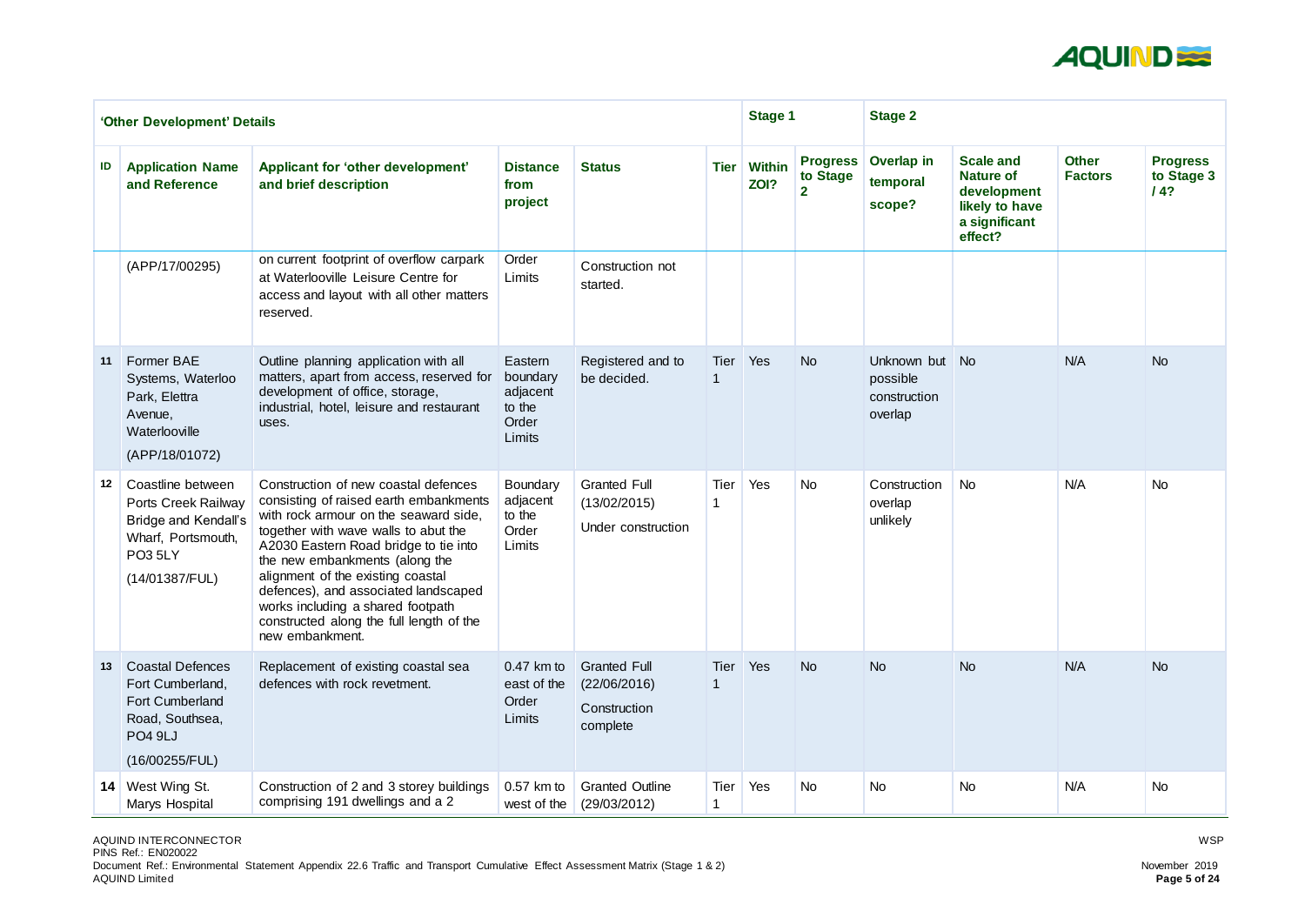

|    | 'Other Development' Details                                                       |                                                                                                                                                                                                                                                                                                                                                                                                                             |                                                |                                                                                                                                                                                                                                                       | <b>Stage 1</b> |                       | <b>Stage 2</b>                                |                                                       |                                                                                                   |                                     |                                      |
|----|-----------------------------------------------------------------------------------|-----------------------------------------------------------------------------------------------------------------------------------------------------------------------------------------------------------------------------------------------------------------------------------------------------------------------------------------------------------------------------------------------------------------------------|------------------------------------------------|-------------------------------------------------------------------------------------------------------------------------------------------------------------------------------------------------------------------------------------------------------|----------------|-----------------------|-----------------------------------------------|-------------------------------------------------------|---------------------------------------------------------------------------------------------------|-------------------------------------|--------------------------------------|
| ID | <b>Application Name</b><br>and Reference                                          | Applicant for 'other development'<br>and brief description                                                                                                                                                                                                                                                                                                                                                                  | <b>Distance</b><br>from<br>project             | <b>Status</b>                                                                                                                                                                                                                                         | <b>Tier</b>    | <b>Within</b><br>ZOI? | <b>Progress</b><br>to Stage<br>$\overline{2}$ | Overlap in<br>temporal<br>scope?                      | <b>Scale and</b><br><b>Nature of</b><br>development<br>likely to have<br>a significant<br>effect? | <b>Other</b><br><b>Factors</b>      | <b>Progress</b><br>to Stage 3<br>14? |
|    | <b>Milton Road</b><br>Portsmouth PO3<br>6AD<br>11/00250/OUT                       | storey 60 bed care home with<br>associated estate roads/parking<br>areas/open space and landscaping<br>after demolition of existing buildings.<br>Outline with all matters reserved.                                                                                                                                                                                                                                        | Order<br>Limits                                | <b>Granted Conditional</b><br>Outline (29/03/2012)<br>13/01120/REM for<br>191 dwellings and<br>care home<br>approved<br>(15/02/2014).<br>Complete<br>14/01121/REM for<br>care home<br>approved<br>(19/11/2014).<br>Complete.<br>Phased<br>Development |                |                       |                                               |                                                       |                                                                                                   |                                     |                                      |
|    | 15 Tesco Fratton Way,<br>Southsea, PO4 8FA<br>(14/00128/FUL)                      | Construction of a Retail Store (Use<br>Class A1) of up to 10,475sqm GEA,<br>Petrol Filling Station (Sui Generis) with<br>an associated kiosk up to 86sqm GEA,<br>canopy and jet wash, new<br>access/egress arrangements, car<br>parking including replacement Stadium<br>car parking, service yard, highway and<br>footpath works, landscaping, and other<br>associated works (after demolition of<br>existing structures). | 0.70 km to<br>west of the<br>Order<br>Limits   | <b>Granted Full</b><br>(19/02/2014)<br>Construction<br>complete                                                                                                                                                                                       | n/a            | Yes                   | <b>No</b>                                     | <b>No</b>                                             | <b>No</b>                                                                                         | N/A                                 | <b>No</b>                            |
|    | 16 Former Kingston<br>Prison, Milton Road,<br>Portsmouth, PO3<br>6AS 16/00085/FUL | Redevelopment of former prison<br>comprising: part demolition and<br>conversion of listed buildings to provide<br>73 dwellings and commercial unit                                                                                                                                                                                                                                                                          | $0.69$ km to<br>west of the<br>Order<br>Limits | <b>Granted Full</b><br>(02/02/2017)<br>Construction not yet<br>started.                                                                                                                                                                               | Tier           | Yes                   | Yes                                           | Unknown but No<br>possible<br>construction<br>overlap |                                                                                                   | Already<br>included as<br>committed | <b>No</b>                            |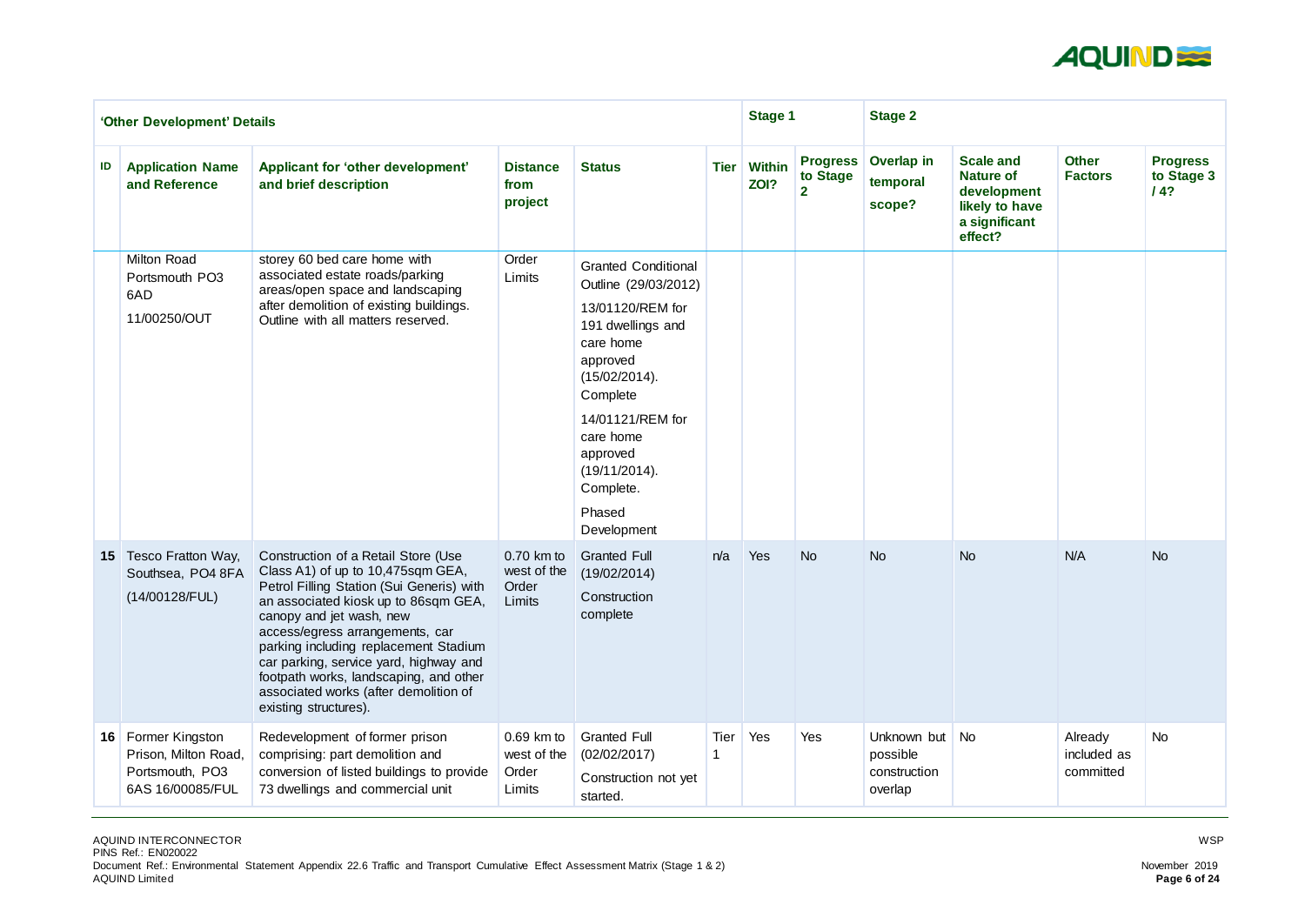

|                 | 'Other Development' Details                                                                                     |                                                                                                                                                                                                                                                                                                                                                                                                                   | <b>Stage 1</b>                               |                                                                                                                                                                    | <b>Stage 2</b> |                       |                                               |                                            |                                                                                                   |                                |                                      |
|-----------------|-----------------------------------------------------------------------------------------------------------------|-------------------------------------------------------------------------------------------------------------------------------------------------------------------------------------------------------------------------------------------------------------------------------------------------------------------------------------------------------------------------------------------------------------------|----------------------------------------------|--------------------------------------------------------------------------------------------------------------------------------------------------------------------|----------------|-----------------------|-----------------------------------------------|--------------------------------------------|---------------------------------------------------------------------------------------------------|--------------------------------|--------------------------------------|
| ID              | <b>Application Name</b><br>and Reference                                                                        | Applicant for 'other development'<br>and brief description                                                                                                                                                                                                                                                                                                                                                        | <b>Distance</b><br>from<br>project           | <b>Status</b>                                                                                                                                                      | <b>Tier</b>    | <b>Within</b><br>ZOI? | <b>Progress</b><br>to Stage<br>2 <sup>1</sup> | Overlap in<br>temporal<br>scope?           | <b>Scale and</b><br><b>Nature of</b><br>development<br>likely to have<br>a significant<br>effect? | <b>Other</b><br><b>Factors</b> | <b>Progress</b><br>to Stage 3<br>14? |
|                 |                                                                                                                 | (within Class A1 or Class A3);<br>demolition of non-listed structures;<br>construction of five blocks of between<br>three and seven stories to provide 157<br>dwellings; part demolition of listed<br>prison wall and formation of new<br>vehicular accesses to Milton Road and<br>St Marys Road; and provision of car<br>parking and associated landscaping<br>and other works.<br>Construction not yet started. |                                              |                                                                                                                                                                    |                |                       |                                               |                                            |                                                                                                   | development<br>within SRTM     |                                      |
|                 | 17 Voyager Park,<br>Portfield Road,<br>Portsmouth, PO3<br>5FJ<br>(11/00822/VOC as<br>varied by<br>12/00159/VOC) | Development of site for<br>offices/industry/warehousing/distribution<br>(Classes B1/B2 and B8) (Outline) with<br>variation to condition 17 of planning<br>permission 11/00822/VOC to allow the<br>construction of up to 40,000sqm gross<br>floorspace.                                                                                                                                                            | 1.07 km to<br>west of the<br>Order<br>Limits | <b>Granted Outline</b><br>(04/04/2012)<br><b>Numerous</b><br><b>Reserved Matters</b><br>applications<br>submitted for<br>individual units.<br>Largely constructed. | Tier           | Yes                   | <b>No</b>                                     | <b>Unlikely</b><br>construction<br>overlap | <b>No</b>                                                                                         | N/A                            | <b>No</b>                            |
|                 | 18 Milton Common,<br>Eastern Road,<br>Portsmouth<br>(15/01769/FUL)                                              | Construction of new coastal defences<br>consisting of a rock revetment along the<br>seaward side of Milton Common and<br>three earth bunds on Milton Common<br>together with the demolition of Great<br>Salterns Quay and associated<br>landscaping works.                                                                                                                                                        | Adjacent<br>to Order<br>Limits               | <b>Granted Full</b><br>(04/02/2016)<br>Construction<br>complete                                                                                                    | n/a            | Yes                   | No                                            | <b>No</b>                                  | <b>No</b>                                                                                         | N/A                            | <b>No</b>                            |
| 19 <sup>°</sup> | Land adjacent to<br>291 Locksway<br>Road, Southsea<br>(15/01330/FUL)                                            | Construction of three-storey building to<br>form three flats with associated parking,<br>cycle and refuse storage                                                                                                                                                                                                                                                                                                 | Within<br>Order<br>Limits                    | <b>Granted Full</b><br>(23/10/2015)<br>Under construction                                                                                                          | Tier           | Yes                   | <b>No</b>                                     | <b>Unlikely</b><br>construction<br>overlap | <b>No</b>                                                                                         | N/A                            | <b>No</b>                            |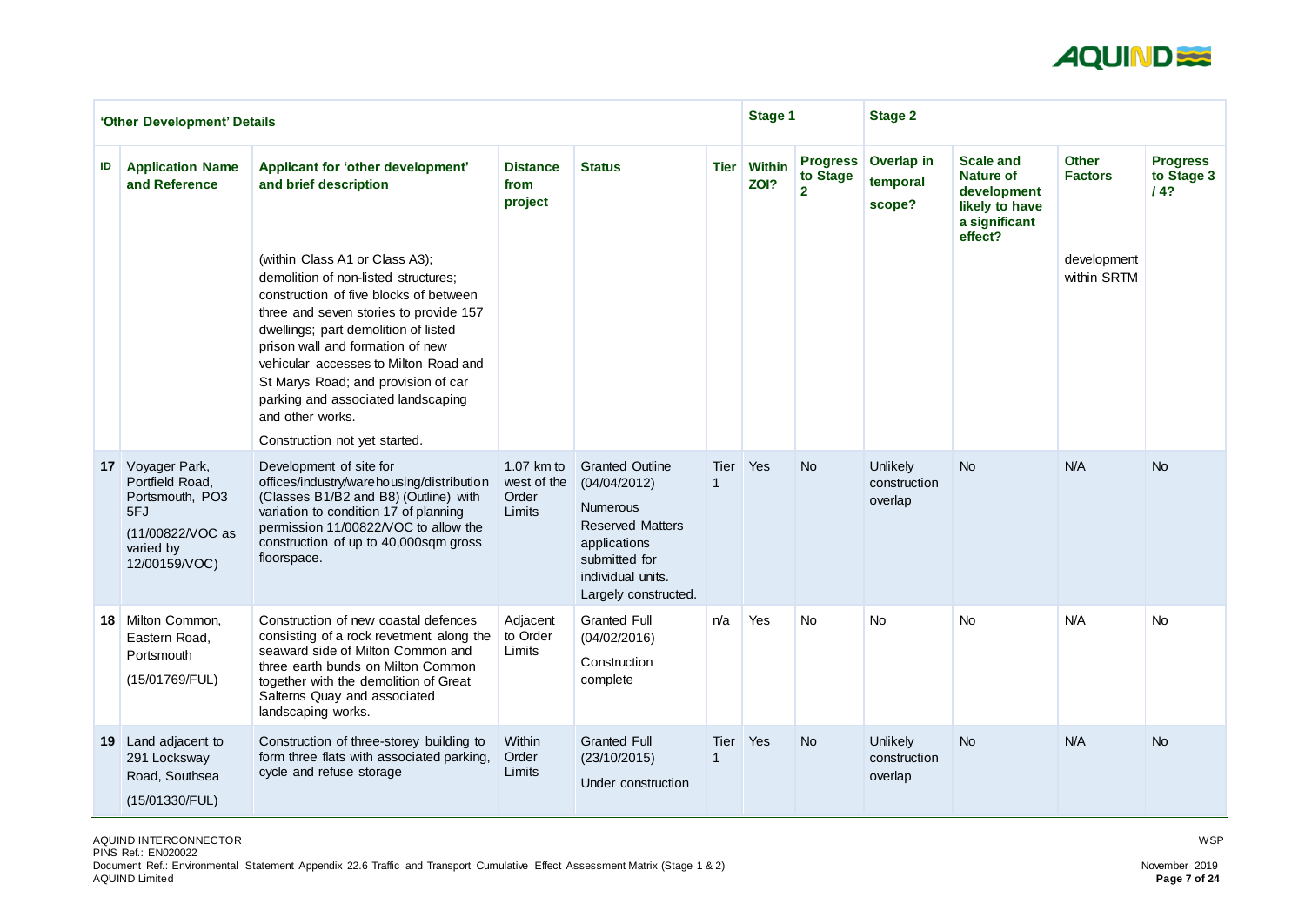

|                 | <b>Stage 1</b><br>'Other Development' Details                                                     |                                                                                                                                                                                                                                                                                                                                            |                                                                                                             |                                                                         |                            |                       |                                               | <b>Stage 2</b>                                        |                                                                                                   |                                                                   |                                      |
|-----------------|---------------------------------------------------------------------------------------------------|--------------------------------------------------------------------------------------------------------------------------------------------------------------------------------------------------------------------------------------------------------------------------------------------------------------------------------------------|-------------------------------------------------------------------------------------------------------------|-------------------------------------------------------------------------|----------------------------|-----------------------|-----------------------------------------------|-------------------------------------------------------|---------------------------------------------------------------------------------------------------|-------------------------------------------------------------------|--------------------------------------|
| ID              | <b>Application Name</b><br>and Reference                                                          | Applicant for 'other development'<br>and brief description                                                                                                                                                                                                                                                                                 | <b>Distance</b><br>from<br>project                                                                          | <b>Status</b>                                                           | <b>Tier</b>                | <b>Within</b><br>ZOI? | <b>Progress</b><br>to Stage<br>2 <sup>1</sup> | Overlap in<br>temporal<br>scope?                      | <b>Scale and</b><br><b>Nature of</b><br>development<br>likely to have<br>a significant<br>effect? | <b>Other</b><br><b>Factors</b>                                    | <b>Progress</b><br>to Stage 3<br>/4? |
|                 |                                                                                                   |                                                                                                                                                                                                                                                                                                                                            |                                                                                                             |                                                                         |                            |                       |                                               |                                                       |                                                                                                   |                                                                   |                                      |
|                 | 20 Land adj 1A<br>Eveleigh Road,<br>Portsmouth, P06<br>1DH<br>16/01588/FUL                        | Construction of new two storey dwelling                                                                                                                                                                                                                                                                                                    | Western<br>boundary<br>of site<br>directly<br>adjacent<br>the Order<br>Limits                               | <b>Granted Full</b><br>(24/11/2016)<br>Construction not yet<br>started  | <b>Tier</b>                | Yes                   | <b>No</b>                                     | Unknown but<br>possible<br>construction<br>overlap    | <b>No</b>                                                                                         | N/A                                                               | <b>No</b>                            |
| 21              | <b>Portsmouth Park</b><br>Hotel, Eastern<br>Road, Portsmouth,<br><b>PO6 1UN</b><br>(16/00522/FUL) | Construction of 2 single storey buildings<br>to form restaurant / takeaway with<br>drive-thru (Use Class A3/A5) and coffee<br>shop / café (Use Class A1/A3) with<br>drive-thru with associated car parking<br>and landscaping and alterations to<br>existing hotel car park and circulation<br>and realignment of existing access<br>roads | Within the<br>Order<br>Limits.                                                                              | <b>Granted Full</b><br>(31/08/2016)<br>Construction not yet<br>started  | <b>Tier</b><br>$\mathbf 1$ | Yes                   | <b>No</b>                                     | Unknown but<br>possible<br>construction<br>overlap    | $\blacksquare$ No                                                                                 | N/A                                                               | <b>No</b>                            |
| 22 <sup>2</sup> | Little Brandon,<br>Portsdown Hill<br>Road, Portsmouth,<br><b>PO6 1BE</b><br>(18/00053/FUL)        | Construction of five-bedroom dwelling<br>house                                                                                                                                                                                                                                                                                             | Southern<br><b>Boundary</b><br>of site<br>directly<br>adjacent<br>$(0.04 \text{ km})$<br>to Order<br>Limits | <b>Granted Full</b><br>(21/03/2018)<br>Construction not yet<br>started. | Tier                       | Yes                   | <b>No</b>                                     | Unknown but<br>possible<br>construction<br>overlap    | No                                                                                                | N/A                                                               | <b>No</b>                            |
| 23              | <b>Former Dairy Site,</b><br><b>Station Road,</b><br>Portsmouth, PO6<br>1PL<br>(17/00224/OUT)     | Outline application for the construction<br>of up to 108 dwellings (principle of<br>access only to be considered).                                                                                                                                                                                                                         | $0.2 \;$ km to<br>north-west<br>of the<br>Order<br>Limits                                                   | <b>Granted Full</b><br>(22/03/2018)                                     | Tier                       | Yes                   | Yes                                           | Unknown but No<br>possible<br>construction<br>overlap |                                                                                                   | Already<br>included as<br>committed<br>development<br>within SRTM | <b>No</b>                            |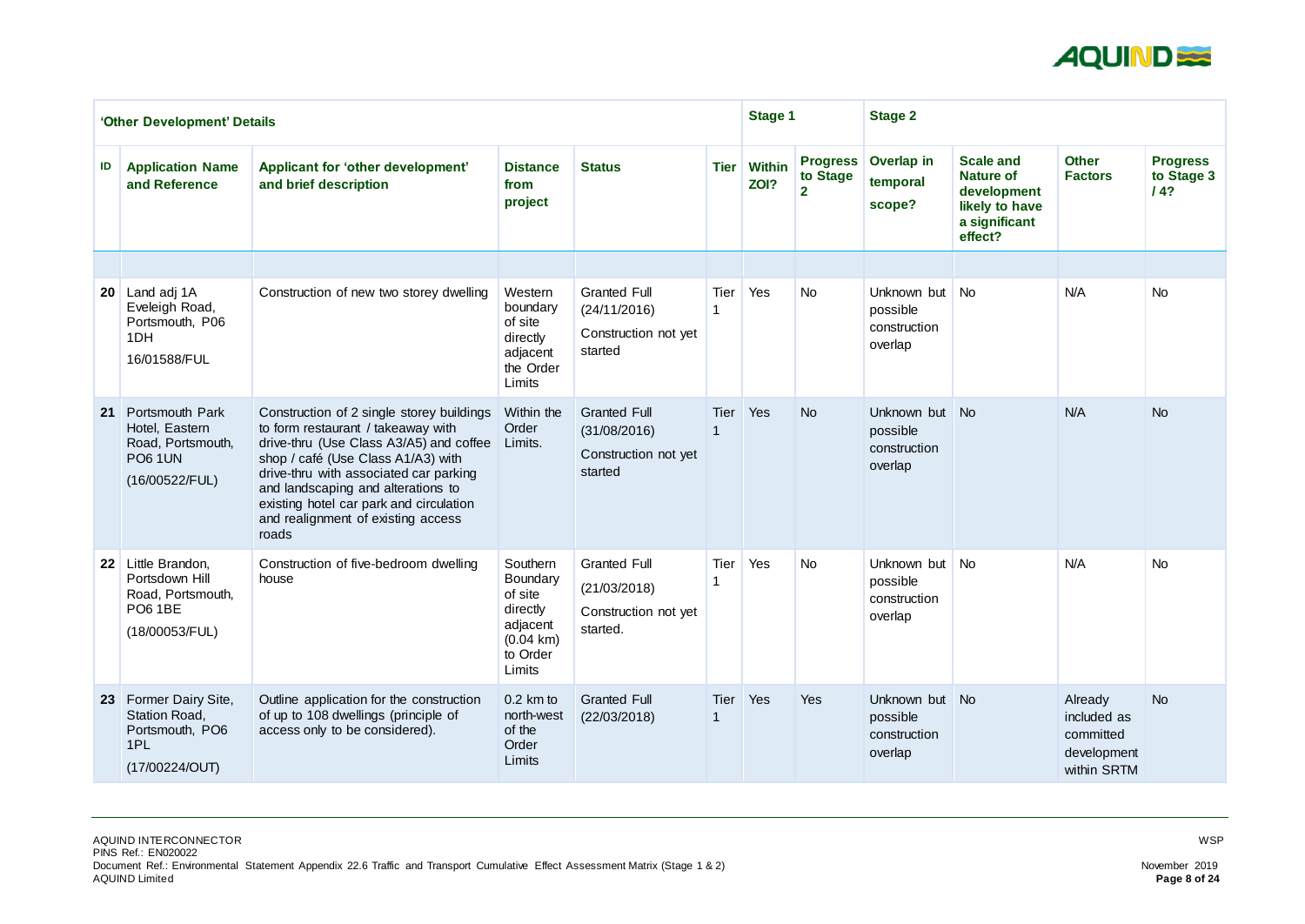

|                 | 'Other Development' Details                                                                                             |                                                                                                                                                                                                                                                                                                                                                                                                                                                            | <b>Stage 1</b>                                                           |                                                                                                     | <b>Stage 2</b> |                       |                                             |                                                       |                                                                                                   |                                |                                      |
|-----------------|-------------------------------------------------------------------------------------------------------------------------|------------------------------------------------------------------------------------------------------------------------------------------------------------------------------------------------------------------------------------------------------------------------------------------------------------------------------------------------------------------------------------------------------------------------------------------------------------|--------------------------------------------------------------------------|-----------------------------------------------------------------------------------------------------|----------------|-----------------------|---------------------------------------------|-------------------------------------------------------|---------------------------------------------------------------------------------------------------|--------------------------------|--------------------------------------|
| ID              | <b>Application Name</b><br>and Reference                                                                                | Applicant for 'other development'<br>and brief description                                                                                                                                                                                                                                                                                                                                                                                                 | <b>Distance</b><br>from<br>project                                       | <b>Status</b>                                                                                       | <b>Tier</b>    | <b>Within</b><br>ZOI? | <b>Progress</b><br>to Stage<br>$\mathbf{2}$ | Overlap in<br>temporal<br>scope?                      | <b>Scale and</b><br><b>Nature of</b><br>development<br>likely to have<br>a significant<br>effect? | <b>Other</b><br><b>Factors</b> | <b>Progress</b><br>to Stage 3<br>/4? |
| 24 <sub>1</sub> | Kendalls Wharf,<br>Eastern Road,<br>Portsmouth, PO3<br>5LY<br>17/01676/FUL                                              | Construction of 50m quay wall as a<br>continuation of the existing quay wall<br>and provision of rock armouring at<br>northern end to form a revetment; and<br>construction of a 4m by 4m dolphin<br>structure with linking walkway 25m<br>south of existing quay.<br>Works are expected to take 3 to 4<br>months to complete. Works would aim<br>to commence on 1 April Dredging works<br>are proposed to be undertaken during<br>late May or early June. | $0.04$ km<br>east of the<br>Order<br>Limits                              | To be decided.<br>(Determination<br>period expired<br>27/11/2017)                                   | Tier           | Yes                   | No                                          | Unknown but<br>possible<br>construction<br>overlap    | <b>No</b>                                                                                         | N/A                            | <b>No</b>                            |
| 25              | Langstone Harbour<br>Sports Ground,<br>Eastern Road,<br>Portsmouth<br>(17/00182/FUL)                                    | Construction of club house (on land<br>adjacent to football pitch)                                                                                                                                                                                                                                                                                                                                                                                         | Within the<br>Order<br>Limits                                            | <b>Granted Full</b><br>(03/07/2017)<br>Under construction.<br>Anticipated to be<br>near completion. | Tier           | Yes                   | <b>No</b>                                   | Unlikely<br>construction<br>overlap                   | <b>No</b>                                                                                         | N/A                            | <b>No</b>                            |
| 26 <sub>1</sub> | 170 Milton Road,<br>Portsmouth, PO4<br>8PN<br>(17/01097/FUL)                                                            | Construction of 3-storey building to form<br>9 flats with associated parking,<br>refuse/cycle stores and landscaping,<br>following demolition of existing building                                                                                                                                                                                                                                                                                         | $0.7$ km<br>south-west<br>of Order<br>Limits                             | <b>Granted Full</b><br>(25/06/2018)<br>Construction not yet<br>started                              | Tier           | Yes                   | <b>No</b>                                   | Unknown but No<br>possible<br>construction<br>overlap |                                                                                                   | N/A                            | <b>No</b>                            |
| 27 <sup>1</sup> | Land to north of<br>Harbourside Holiday<br>and Lodge Park,<br>Eastern Road,<br>Portsmouth, PO3<br>6QB<br>(18/01182/FUL) | Change of use of enclosed area of<br>unused land to form an extension to the<br>existing Harbourside Holiday Park<br>adjoining to the south                                                                                                                                                                                                                                                                                                                | Eastern<br>boundary<br>directly<br>adjacent<br>to the<br>Order<br>Limits | To be decided<br>(Determination<br>period expired<br>24/09/2018                                     | Tier           | Yes                   | <b>No</b>                                   | Unknown but No<br>possible<br>construction<br>overlap |                                                                                                   | N/A                            | <b>No</b>                            |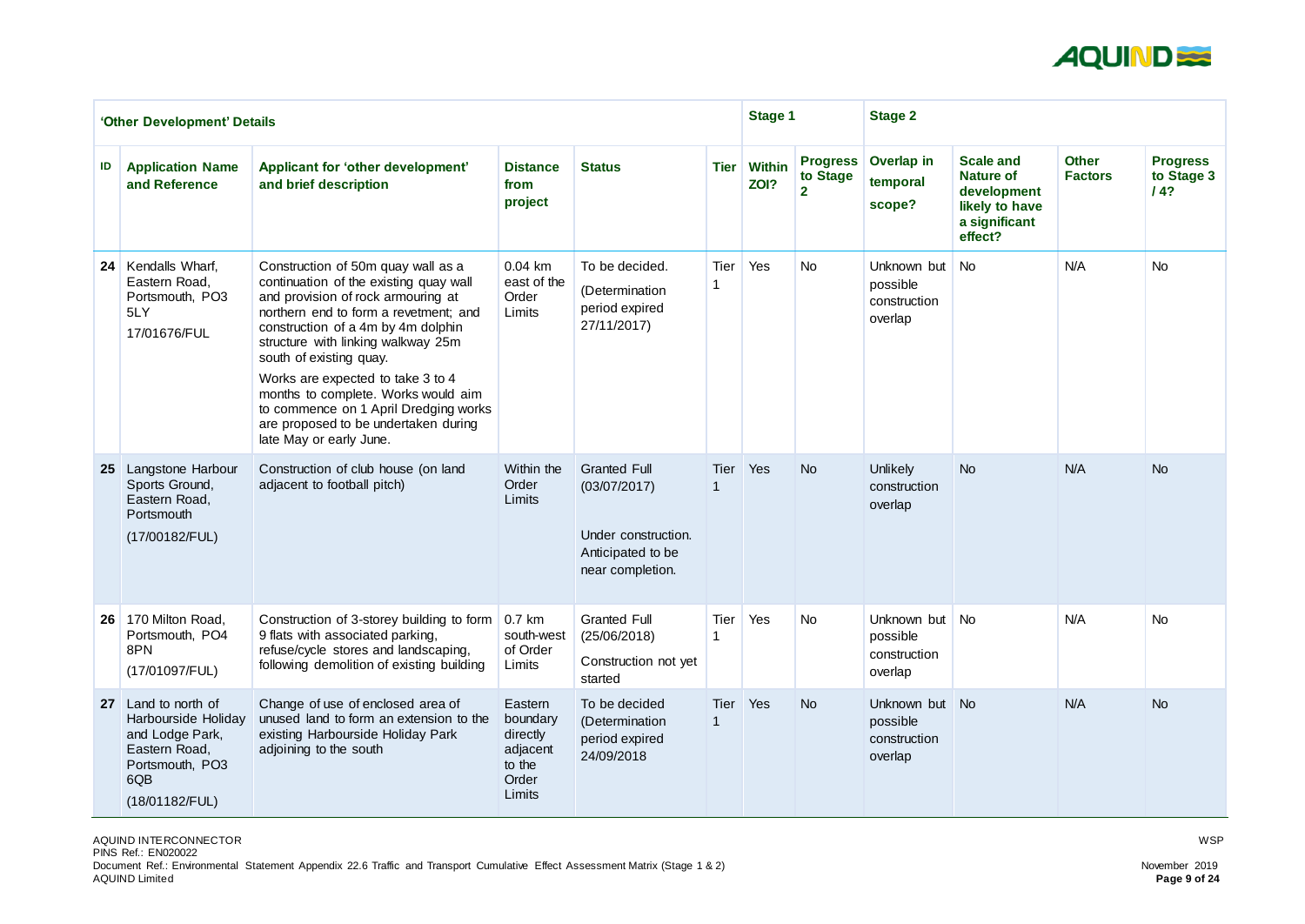

|                 | 'Other Development' Details                                                                                  |                                                                                                                                                                                                                                                                        | <b>Stage 1</b>                                                                                |                                                                        | <b>Stage 2</b> |                       |                                             |                                                       |                                                                                                   |                                                                   |                                      |
|-----------------|--------------------------------------------------------------------------------------------------------------|------------------------------------------------------------------------------------------------------------------------------------------------------------------------------------------------------------------------------------------------------------------------|-----------------------------------------------------------------------------------------------|------------------------------------------------------------------------|----------------|-----------------------|---------------------------------------------|-------------------------------------------------------|---------------------------------------------------------------------------------------------------|-------------------------------------------------------------------|--------------------------------------|
| ID              | <b>Application Name</b><br>and Reference                                                                     | Applicant for 'other development'<br>and brief description                                                                                                                                                                                                             | <b>Distance</b><br>from<br>project                                                            | <b>Status</b>                                                          | <b>Tier</b>    | <b>Within</b><br>ZOI? | <b>Progress</b><br>to Stage<br>$\mathbf{2}$ | Overlap in<br>temporal<br>scope?                      | <b>Scale and</b><br><b>Nature of</b><br>development<br>likely to have<br>a significant<br>effect? | <b>Other</b><br><b>Factors</b>                                    | <b>Progress</b><br>to Stage 3<br>14? |
| 28 <sub>1</sub> | St James Hospital,<br>Locksway Road,<br>Southsea, PO4<br>8HW<br>(18/00288/OUT)                               | Outline application for the construction<br>of 107 dwellings including provision of<br>vehicular and pedestrian access, public<br>open space and hard and soft<br>landscaping<br>Construction of 4 years anticipated,<br>commencing in 2018 and completing in<br>2021. | Adjacent<br>$(0.02 \text{ km})$<br>to north-<br>west<br>boundary<br>of the<br>Order<br>Limits | To be decided<br>(Determination<br>period<br>expiresd31/12/2018)       | <b>Tier</b>    | Yes                   | No                                          | Unknown but<br>possible<br>construction<br>overlap    | <b>No</b>                                                                                         | Already<br>included as<br>committed<br>development<br>within SRTM | <b>No</b>                            |
| 29              | <b>Admiral Lord Nelson</b><br>School, Dundas<br>Lane, Portsmouth,<br><b>PO3 5XT</b><br>(18/01891/FUL)        | Construction of single storey front<br>extension to include 10 additional<br>classrooms and new sports pitches                                                                                                                                                         | 0.34 km<br>west of the<br>Order<br>Limits                                                     | <b>Granted Full</b><br>(07/06/2019)                                    | <b>Tier</b>    | Yes                   | <b>No</b>                                   | Unknown but<br>possible<br>construction<br>overlap    | No                                                                                                | N/A                                                               | <b>No</b>                            |
| 30 <sup>°</sup> | Unit 5, Interchange<br>Park, Robinson<br>Way, Portsmouth,<br><b>PO3 5QD</b><br>(18/01027/FUL)                | Construction of building of 3004 sqm<br>(GEA) for use within light or general<br>industrial purposes (B1 or B2) or<br>storage and distribution (B8)                                                                                                                    | 0.17 km to<br>west of the<br>Order<br>Limits                                                  | <b>Granted Full</b><br>(01/04/2019)<br>Construction not yet<br>started | <b>Tier</b>    | Yes                   | <b>No</b>                                   | Unknown but<br>possible<br>construction<br>overlap    | <b>No</b>                                                                                         | N/A                                                               | <b>No</b>                            |
|                 | 31 Self-Drive Depot,<br><b>Airport Service</b><br>Road, Portsmouth,<br>PO <sub>3</sub> 5PW<br>(18/01050/FUL) | Construction of After Sales Centre (B2)<br>comprising 18-bay workshop/MOT<br>centre, reception area, service drive-in<br>and associated development                                                                                                                    | 0.19 km to<br>west of the<br>Order<br>Limits                                                  | <b>Granted Full</b><br>(22/11/2018)<br>Construction not yet<br>started | Tier           | <b>Yes</b>            | <b>No</b>                                   | Unknown but No<br>possible<br>construction<br>overlap |                                                                                                   | N/A                                                               | <b>No</b>                            |
|                 | 32 Southsea Leisure<br>Park, Melville Road,<br>Southsea, PO4 9TB<br>(17/00710/PLAREG)                        | Retrospective application for the<br>construction of a wall and widening of<br>an existing pathway.                                                                                                                                                                    | Partially<br>within the<br>Order<br>Limits                                                    | <b>Granted Full</b><br>(08/09/2017)<br>Construction<br>complete        | n/a            | Yes                   | <b>No</b>                                   | No                                                    | <b>No</b>                                                                                         | N/A                                                               | <b>No</b>                            |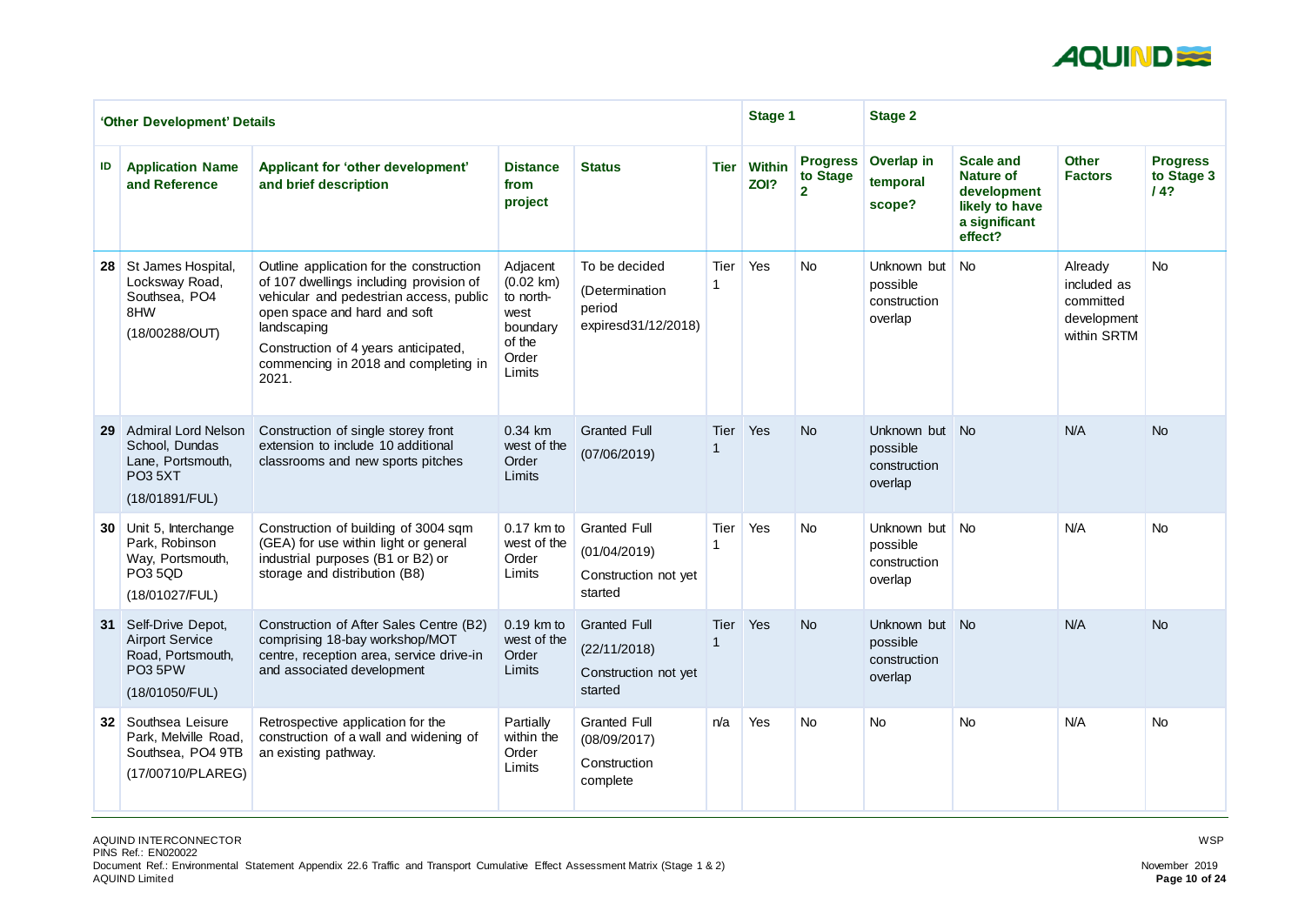

|                 | 'Other Development' Details                                                                          |                                                                                                                                                                                                                                                                 | <b>Stage 1</b>                                 |                                                                        | <b>Stage 2</b>             |                       |                                               |                                                       |                                                                                                   |                                                                   |                                      |
|-----------------|------------------------------------------------------------------------------------------------------|-----------------------------------------------------------------------------------------------------------------------------------------------------------------------------------------------------------------------------------------------------------------|------------------------------------------------|------------------------------------------------------------------------|----------------------------|-----------------------|-----------------------------------------------|-------------------------------------------------------|---------------------------------------------------------------------------------------------------|-------------------------------------------------------------------|--------------------------------------|
| ID              | <b>Application Name</b><br>and Reference                                                             | <b>Applicant for 'other development'</b><br>and brief description                                                                                                                                                                                               | <b>Distance</b><br>from<br>project             | <b>Status</b>                                                          | <b>Tier</b>                | <b>Within</b><br>ZOI? | <b>Progress</b><br>to Stage<br>$\overline{2}$ | Overlap in<br>temporal<br>scope?                      | <b>Scale and</b><br><b>Nature of</b><br>development<br>likely to have<br>a significant<br>effect? | <b>Other</b><br><b>Factors</b>                                    | <b>Progress</b><br>to Stage 3<br>14? |
| 33 <sup>°</sup> | Cliff House, Dayton<br>Lane, Portsmouth,<br><b>PO6 1BS</b><br>(18/01620/FUL)                         | Construction of two-storey, three-<br>bedroom detached chalet bungalow.<br>Construction of carport and extensions<br>to Cliff House.                                                                                                                            | 0.03 km<br>south of<br>the Order<br>Limits     | <b>Granted Full</b><br>(20/12/2018)<br>Construction not yet<br>started | <b>Tier</b>                | Yes                   | <b>No</b>                                     | Unknown but<br>possible<br>construction<br>overlap    | <b>No</b>                                                                                         | N/A                                                               | <b>No</b>                            |
|                 | 34 81 Solent Road,<br>Portsmouth, PO6<br>1HJ<br>(18/01618/FUL)                                       | Construction of two dwelling houses<br>following demolition of existing.                                                                                                                                                                                        | 0.01 km<br>west of the<br>Order<br>Limits      | <b>Granted Full</b><br>(21/12/2018)<br>Construction not yet<br>started | Tier                       | Yes                   | <b>No</b>                                     | Unknown but<br>possible<br>construction<br>overlap    | <b>No</b>                                                                                         | N/A                                                               | <b>No</b>                            |
| 35              | 142 Milton Road,<br>Portsmouth, PO4<br>8PN<br>(18/02089/FUL)                                         | Construction of 4 storey residential<br>block to form 12 flats.                                                                                                                                                                                                 | 0.62 km<br>south-west<br>of Order<br>Limits    | To be decided<br>(determination<br>period expired<br>08/02/2019)       | <b>Tier</b><br>$\mathbf 1$ | Yes                   | <b>No</b>                                     | Unknown but<br>possible<br>construction<br>overlap    | <b>No</b>                                                                                         | N/A                                                               | <b>No</b>                            |
|                 | 36 Land Bounded by<br>Tanners Lane,<br>Kidmore Lane and<br>Anmore Road,<br>Denmead<br>(17/00335/FUL) | Erection of 91 residential units,<br>associated public open space,<br>residents car park, landscaping,<br>access, car parking, partial realignment<br>of road junction and associated works<br>(resubmission).<br>2-year construction programme<br>anticipated. | $0.41$ km to<br>west of the<br>Order<br>Limits | <b>Granted Full</b><br>(03/07/2018)<br>Construction not yet<br>started | <b>Tier</b>                | Yes                   | Yes                                           | Unknown but<br>possible<br>construction<br>overlap    | <b>No</b>                                                                                         | Already<br>included as<br>committed<br>development<br>within SRTM | <b>No</b>                            |
| 37 <sup>1</sup> | Land to rear of 32-<br>36 Mill Road,<br>Denmead, PO7 6PA<br>(16/01861/FUL)                           | 3 new dwellings                                                                                                                                                                                                                                                 | 0.03 km to<br>west of the<br>Order<br>Limits   | <b>Granted Full</b><br>(10/11/2016)                                    | Tier Yes                   |                       | <b>No</b>                                     | Unknown but No<br>possible<br>construction<br>overlap |                                                                                                   | N/A                                                               | <b>No</b>                            |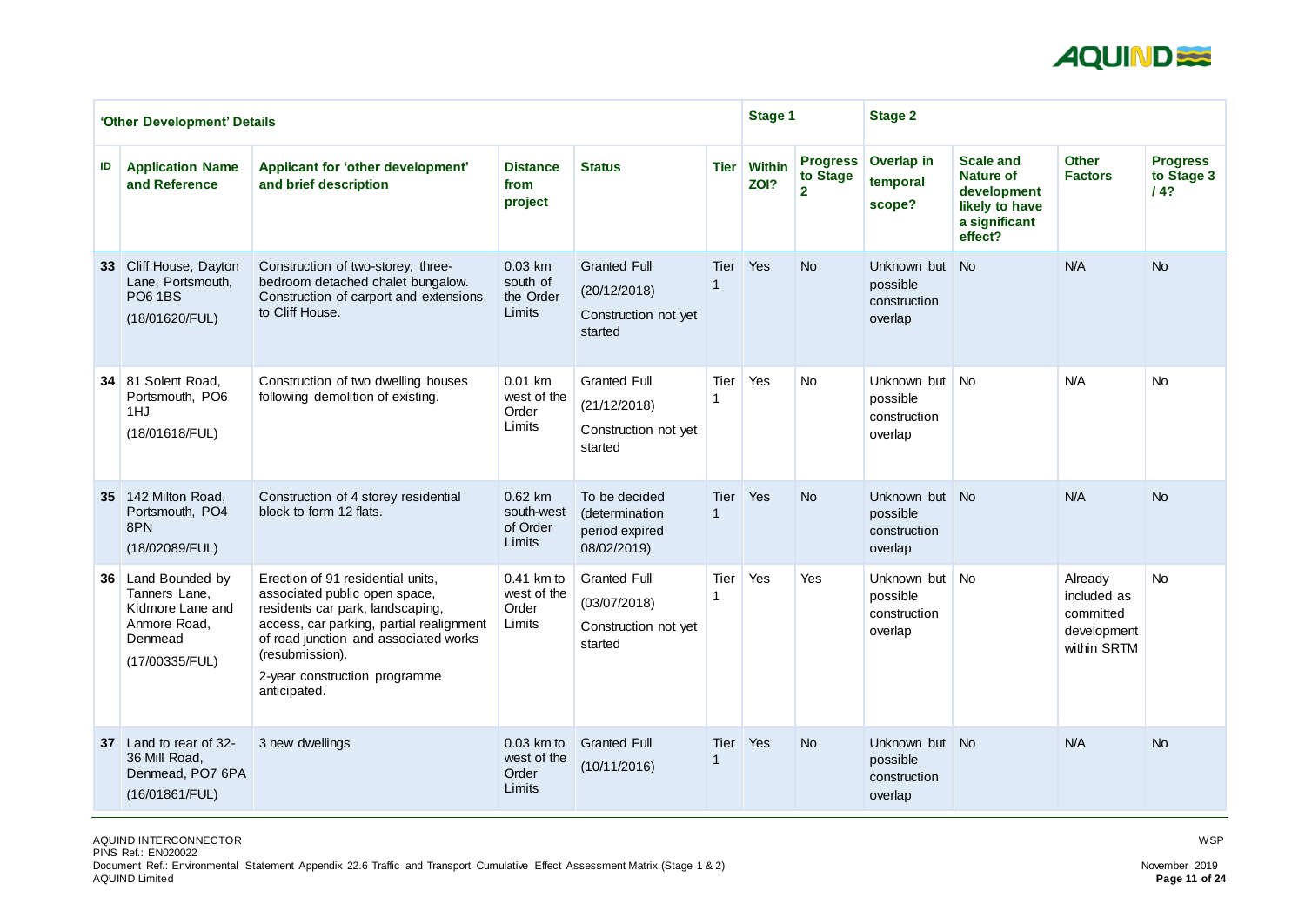

|                 | 'Other Development' Details                                                                                                               |                                                                                                                                                                                                                                                                                                                                                             |                                                   |                                                                                                                 |             | <b>Stage 1</b>        |                                               | <b>Stage 2</b>                          |                                                                                                   |                                                                   |                                      |
|-----------------|-------------------------------------------------------------------------------------------------------------------------------------------|-------------------------------------------------------------------------------------------------------------------------------------------------------------------------------------------------------------------------------------------------------------------------------------------------------------------------------------------------------------|---------------------------------------------------|-----------------------------------------------------------------------------------------------------------------|-------------|-----------------------|-----------------------------------------------|-----------------------------------------|---------------------------------------------------------------------------------------------------|-------------------------------------------------------------------|--------------------------------------|
| ID              | <b>Application Name</b><br>and Reference                                                                                                  | <b>Applicant for 'other development'</b><br>and brief description                                                                                                                                                                                                                                                                                           | <b>Distance</b><br>from<br>project                | <b>Status</b>                                                                                                   | <b>Tier</b> | <b>Within</b><br>ZOI? | <b>Progress</b><br>to Stage<br>$\overline{2}$ | Overlap in<br>temporal<br>scope?        | <b>Scale and</b><br><b>Nature of</b><br>development<br>likely to have<br>a significant<br>effect? | <b>Other</b><br><b>Factors</b>                                    | <b>Progress</b><br>to Stage 3<br>14? |
|                 |                                                                                                                                           |                                                                                                                                                                                                                                                                                                                                                             |                                                   | Construction not yet<br>started                                                                                 |             |                       |                                               |                                         |                                                                                                   |                                                                   |                                      |
| 38 <sup>°</sup> | <b>Denmead Baptist</b><br>Church, 51 Anmore<br>Road, Denmead,<br>PO7 6NW<br>(15/02566/FUL)                                                | Construction of 10 dwellings together<br>with associated access, car parking,<br>refuse and cycle storage following<br>demolition of Denmead Baptist Church                                                                                                                                                                                                 | $0.27$ km to<br>west of the<br>Order<br>Limits    | <b>Granted Full</b><br>(08/06/2016)<br>Construction<br>complete                                                 | n/a         | Yes                   | <b>No</b>                                     | <b>No</b>                               | <b>No</b>                                                                                         | N/A                                                               | <b>No</b>                            |
| 39 <sup>°</sup> | Land to the North of<br>The Gables and<br><b>West of Closewood</b><br>Road, Closewood<br>Road, Denmead<br>(15/02448/FUL)                  | Construction of stables and menage.                                                                                                                                                                                                                                                                                                                         | 0.03 km<br>south-west<br>of Order<br>Limits       | <b>Granted Full</b><br>(10/02/2016)<br>Construction<br>complete                                                 | n/a         | Yes                   | <b>No</b>                                     | <b>No</b>                               | <b>No</b>                                                                                         | N/A                                                               | <b>No</b>                            |
| <b>40</b>       | 121 Anmore Road,<br>Denmead,<br>Waterlooville, PO7<br>6NX<br>(14/00890/FUL)                                                               | Redevelopment comprising change of<br>use from farmstead (C3/sui-generis) to<br>children's care home (C2) incorporating<br>replacement, renovations and erection<br>of replacement farmhouse and barn,<br>retention of paddocks, improvement to<br>vehicular access, car parking,<br>landscaping and associated works                                       | Within the<br>Order<br>Limits.                    | <b>Granted Full</b><br>(21/05/2015)<br>Construction<br>complete                                                 | n/a         | Yes                   | <b>No</b>                                     | <b>No</b>                               | <b>No</b>                                                                                         | N/A                                                               | <b>No</b>                            |
| 41              | <b>Taylor Wimpey Site</b><br>- Land at Old Park<br>Farm, South of<br>Hambledon Road,<br>Waterlooville<br>$(05/40000$ and<br>05/00500/OUT) | Outline application for development of<br>land for residential (450 units), live /<br>work (24 units), employment (7.1 ha<br>including B1, B2, B8 and a Household<br>Waste Recycling Centre), mixed use<br>including retail, food & drink,<br>financial/professional & health, open<br>space / recreation purposes and the<br>construction of two accesses. | <b>Directly</b><br>adjacent<br>to Order<br>Limits | <b>Granted Full</b><br>(04/01/2008)<br>Development largely<br>complete, expected<br>to be finished<br>2018/2019 | Tier        | <b>Yes</b>            | Yes                                           | Unlikely for<br>construction<br>overlap | Yes                                                                                               | Already<br>included as<br>committed<br>development<br>within SRTM | <b>No</b>                            |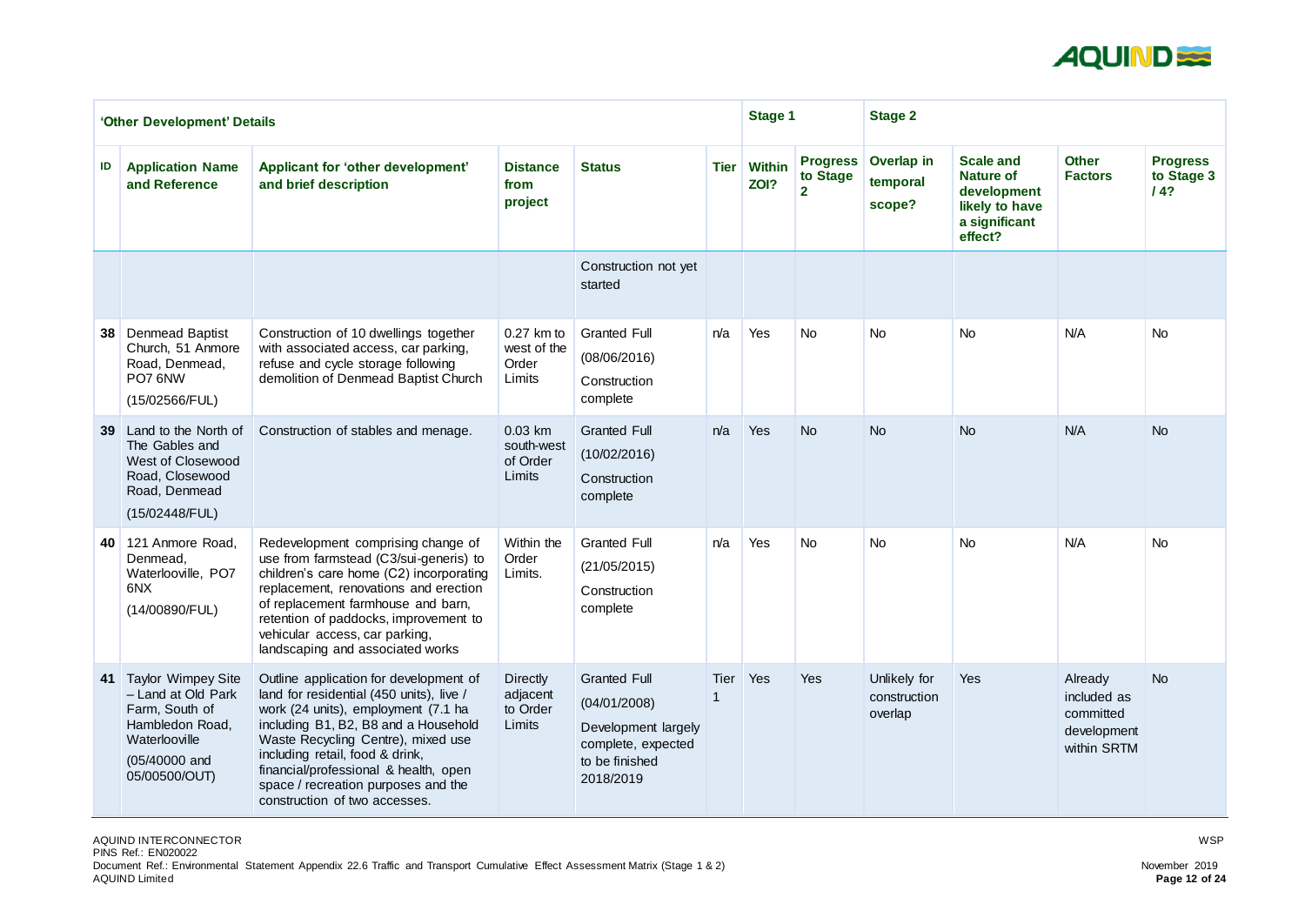

| <b>Scale and</b><br><b>Nature of</b><br>development<br>likely to have<br>a significant<br>effect? | <b>Other</b><br><b>Factors</b>                                    | <b>Progress</b><br>to Stage 3<br>14? |
|---------------------------------------------------------------------------------------------------|-------------------------------------------------------------------|--------------------------------------|
|                                                                                                   |                                                                   |                                      |
| No                                                                                                | Already<br>included as<br>committed<br>development<br>within SRTM | No                                   |
| Yes                                                                                               | Already<br>included as<br>committed<br>development<br>within SRTM | <b>No</b>                            |

|    | 'Other Development' Details                                                                                                                                                           |                                                                                                                                                                                                                                                                                                                                                                                                                                                                                                                                                                                                                                                                                                                                                                                                                                                                                                                                                                                                                                                                                                                          |                                                   |                                                                                                                                                             |             | Stage 1               |                                               | <b>Stage 2</b>                                     |                                                                                                   |                                                       |
|----|---------------------------------------------------------------------------------------------------------------------------------------------------------------------------------------|--------------------------------------------------------------------------------------------------------------------------------------------------------------------------------------------------------------------------------------------------------------------------------------------------------------------------------------------------------------------------------------------------------------------------------------------------------------------------------------------------------------------------------------------------------------------------------------------------------------------------------------------------------------------------------------------------------------------------------------------------------------------------------------------------------------------------------------------------------------------------------------------------------------------------------------------------------------------------------------------------------------------------------------------------------------------------------------------------------------------------|---------------------------------------------------|-------------------------------------------------------------------------------------------------------------------------------------------------------------|-------------|-----------------------|-----------------------------------------------|----------------------------------------------------|---------------------------------------------------------------------------------------------------|-------------------------------------------------------|
| ID | <b>Application Name</b><br>and Reference                                                                                                                                              | <b>Applicant for 'other development'</b><br>and brief description                                                                                                                                                                                                                                                                                                                                                                                                                                                                                                                                                                                                                                                                                                                                                                                                                                                                                                                                                                                                                                                        | <b>Distance</b><br>from<br>project                | <b>Status</b>                                                                                                                                               | <b>Tier</b> | <b>Within</b><br>ZOI? | <b>Progress</b><br>to Stage<br>$\overline{2}$ | <b>Overlap in</b><br>temporal<br>scope?            | <b>Scale and</b><br><b>Nature of</b><br>development<br>likely to have<br>a significant<br>effect? | <b>Other</b><br><b>Factors</b>                        |
|    |                                                                                                                                                                                       |                                                                                                                                                                                                                                                                                                                                                                                                                                                                                                                                                                                                                                                                                                                                                                                                                                                                                                                                                                                                                                                                                                                          |                                                   |                                                                                                                                                             |             |                       |                                               |                                                    |                                                                                                   |                                                       |
| 42 | Land at Old Park<br>Farm, Hambledon<br>Road, Waterlooville<br>(08/40000/003 and<br>08/00350/REM)                                                                                      | First Phase of Residential Development<br>$-110$ dwellings                                                                                                                                                                                                                                                                                                                                                                                                                                                                                                                                                                                                                                                                                                                                                                                                                                                                                                                                                                                                                                                               | <b>Directly</b><br>adjacent<br>to Order<br>Limits | <b>Granted Reserved</b><br><b>Matters</b><br>(08/04/2009)<br>Construction<br>complete                                                                       | n/a         | Yes                   | Yes                                           | <b>No</b>                                          | <b>No</b>                                                                                         | Already<br>included<br>committ<br>develop<br>within S |
| 43 | Grainger<br>Development Site<br>Land West of<br>London Road,<br>Waterlooville /<br>Newlands Phase 1<br>Hambledon Road,<br>Denmead,<br>Hampshire<br>(APP/10/00828 and<br>10/02862/OUT) | Outline application for the development<br>of approx. 2,550 no. dwellings including<br>the construction of a new access from<br>Ladybridge Roundabout, Milk Lane and<br>completion of Maurepas Way access, a<br>local centre (comprising retail,<br>community building, land for health<br>care, land for elderly care) public<br>house, land for 2 primary schools, land<br>for a nursery, land for employment<br>uses, associated amenity space along<br>with substantial green infrastructure,<br>SuDS, land for allotments, main<br>pumping station, land for cemetery,<br>restoration of River Wallington, together<br>with landscape structure planting<br>(Matters for Approval Access only). Full<br>planning application for the<br>development of Phase 1 comprising<br>194 no. dwellings, internal roads,<br>garages, driveways, pathways,<br>boundary treatment, substation,<br>pedestrian/cycle ways, including to<br>Maurepas Way, associated parking<br>spaces, flood attenuation ponds,<br>temporary play provision, associated<br>amenity space and hard and soft<br>landscape works. Full planning for | <b>Directly</b><br>adjacent<br>to Order<br>Limits | Granted part Online,<br>part Full<br>(18/04/2012)<br>Three phases<br>complete, one still<br>under construction<br>with others not yet<br>under construction | Tier        | Yes                   | Yes                                           | Unknown but<br>possible<br>construction<br>overlap | Yes                                                                                               | Already<br>included<br>committ<br>develop<br>within S |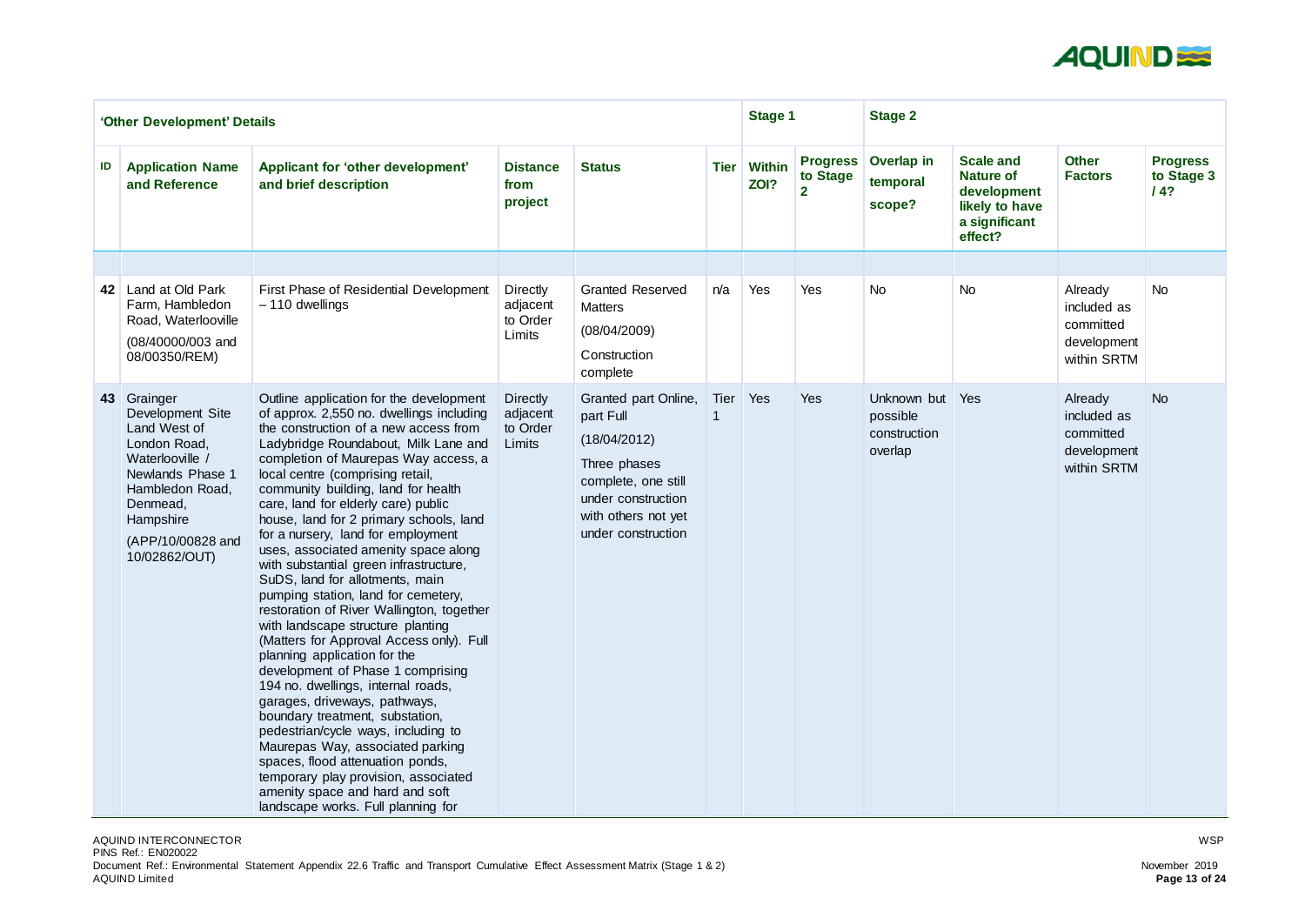

|    | 'Other Development' Details                                                                                                                                                                                                                  |                                                                                                                                                                                                                                                                                                                                       |                                                                                    |                                                                                       |             | <b>Stage 1</b>        |                                               | <b>Stage 2</b>                   |                                                                                                   |                                |                                      |
|----|----------------------------------------------------------------------------------------------------------------------------------------------------------------------------------------------------------------------------------------------|---------------------------------------------------------------------------------------------------------------------------------------------------------------------------------------------------------------------------------------------------------------------------------------------------------------------------------------|------------------------------------------------------------------------------------|---------------------------------------------------------------------------------------|-------------|-----------------------|-----------------------------------------------|----------------------------------|---------------------------------------------------------------------------------------------------|--------------------------------|--------------------------------------|
| ID | <b>Application Name</b><br>and Reference                                                                                                                                                                                                     | Applicant for 'other development'<br>and brief description                                                                                                                                                                                                                                                                            | <b>Distance</b><br>from<br>project                                                 | <b>Status</b>                                                                         | <b>Tier</b> | <b>Within</b><br>ZOI? | <b>Progress</b><br>to Stage<br>2 <sup>1</sup> | Overlap in<br>temporal<br>scope? | <b>Scale and</b><br><b>Nature of</b><br>development<br>likely to have<br>a significant<br>effect? | <b>Other</b><br><b>Factors</b> | <b>Progress</b><br>to Stage 3<br>14? |
|    |                                                                                                                                                                                                                                              | engineering operations associated with<br>infrastructure requirements and service<br>provision for the detailed Phase 1<br>application, the temporary closure of<br>Havant Footpath No 11 and Southwick<br>and Widley Footpath No 30, with<br>suitable alternative route provided<br>(approved 18/04/2012).                           |                                                                                    |                                                                                       |             |                       |                                               |                                  |                                                                                                   |                                |                                      |
|    | 44 Phase 2, Dukes<br>Meadow,<br>Hambledon Road,<br>Waterlooville<br>(APP/10/00610 and<br>10/02353/REM)                                                                                                                                       | Second Phase of Residential<br>Development (121 Dwellings) along<br>with 7 live/work units and 326 square<br>metres of A1/A2/A3 floorspace, mixed<br>use including retail, food and drink,<br>financial / professional and health, open<br>space / recreation purposes and the<br>construction of two accesses from<br>Hambledon Road | North-<br>eastern<br>boundary<br>directly<br>adjacent<br>to the<br>Order<br>Limits | <b>Granted Full</b><br>(24/12/2010)<br>Construction<br>complete                       | n/a         | Yes                   | <b>No</b>                                     | <b>No</b>                        | <b>No</b>                                                                                         | N/A                            | <b>No</b>                            |
|    | <b>45</b> Phase 3 and 4,<br>Land at Old Park<br>Farm, Hambledon<br>Road, Waterlooville<br>/ Dukes Meadow,<br>Hambledon Road,<br>Denmead,<br>Hampshire<br>(APP/12/00008 and<br>11/03014/REM)<br>(amended by<br>APP/12/01243&<br>12/02502/FUL) | Third and Fourth phase of residential<br>development - 219 units, 17 live work<br>units, employment, mixed use including<br>retail, food and drink, financial /<br>professional and health, open space /<br>recreational purpose and the<br>construction of two accesses from<br>Hambledon Road.                                      | Adjacent<br>to Order<br>Limits                                                     | <b>Granted Reserved</b><br><b>Matters</b><br>(09/07/2013)<br>Construction<br>complete | n/a         | Yes                   | <b>No</b>                                     | <b>No</b>                        | <b>No</b>                                                                                         | N/A                            | <b>No</b>                            |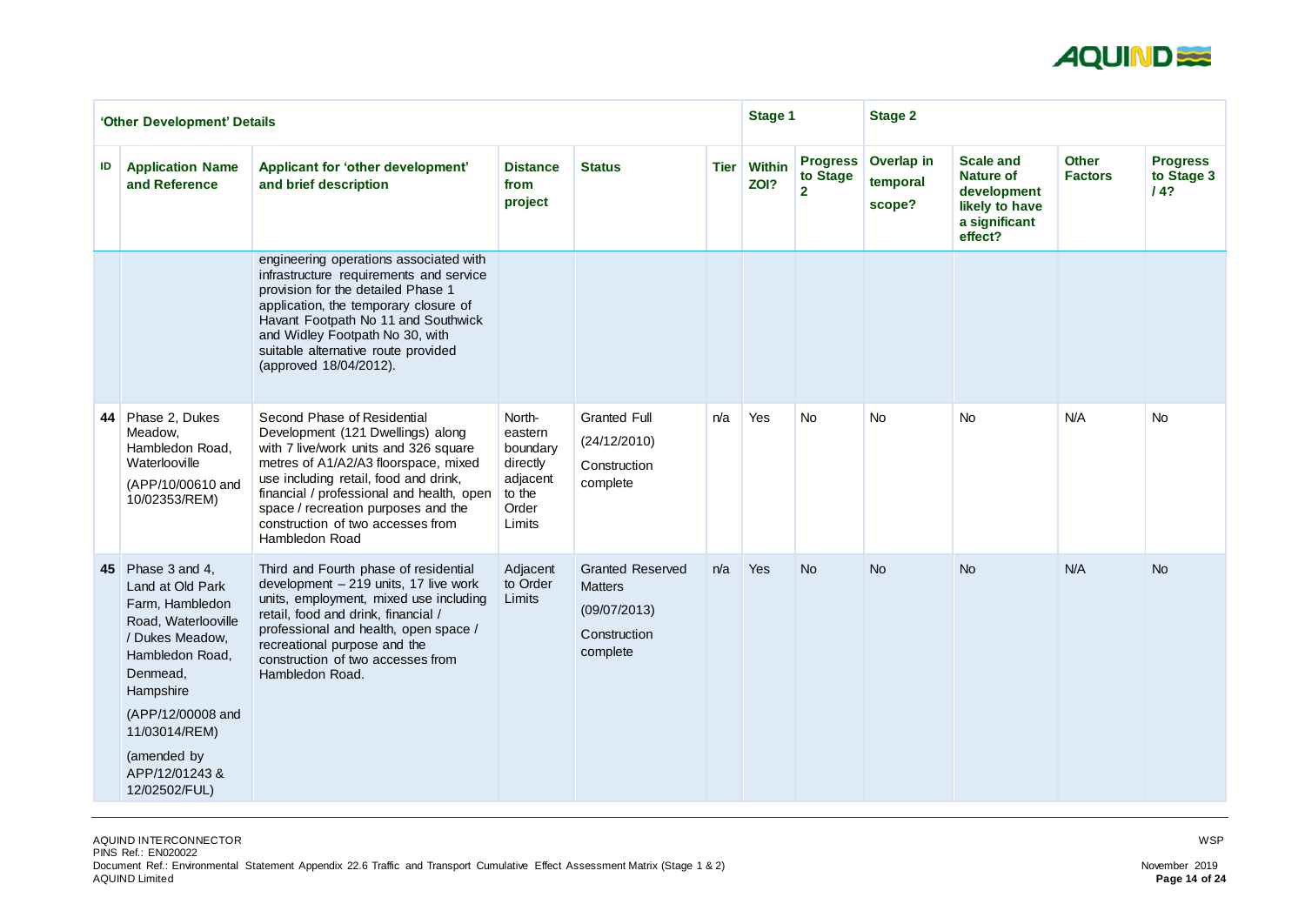

|    | 'Other Development' Details                                                                                                              |                                                                                                                                                                                                                         |                                                                                      |                                                                                              |             | <b>Stage 1</b>        |                                               | <b>Stage 2</b>                                        |                                                                                                   |                                                                   |                                      |
|----|------------------------------------------------------------------------------------------------------------------------------------------|-------------------------------------------------------------------------------------------------------------------------------------------------------------------------------------------------------------------------|--------------------------------------------------------------------------------------|----------------------------------------------------------------------------------------------|-------------|-----------------------|-----------------------------------------------|-------------------------------------------------------|---------------------------------------------------------------------------------------------------|-------------------------------------------------------------------|--------------------------------------|
| ID | <b>Application Name</b><br>and Reference                                                                                                 | <b>Applicant for 'other development'</b><br>and brief description                                                                                                                                                       | <b>Distance</b><br>from<br>project                                                   | <b>Status</b>                                                                                | <b>Tier</b> | <b>Within</b><br>ZOI? | <b>Progress</b><br>to Stage<br>$\overline{2}$ | Overlap in<br>temporal<br>scope?                      | <b>Scale and</b><br><b>Nature of</b><br>development<br>likely to have<br>a significant<br>effect? | <b>Other</b><br><b>Factors</b>                                    | <b>Progress</b><br>to Stage 3<br>14? |
| 46 | Berewood Phase 1,<br>Hambledon Road,<br>Denmead<br>(14/02872/REM)                                                                        | 104 units of private rented<br>accommodation                                                                                                                                                                            | $0.13$ km to<br>west of the<br>Order<br>Limits                                       | <b>Granted Reserve</b><br><b>Matters</b><br>(24/03/2015)<br>Under construction               | Tier        | Yes                   | Yes                                           | Unknown but<br>possible<br>construction<br>overlap    | <b>No</b>                                                                                         | Already<br>included as<br>committed<br>development<br>within SRTM | <b>No</b>                            |
| 47 | Land at Old Park<br>Farm, Wimpey Site,<br>Hambledon Road,<br>Denmead<br>(13/02843/FUL)                                                   | 103 dwellings and associated<br>infrastructure                                                                                                                                                                          | 0.36 km to<br>south west<br>of the<br>Order<br>Limits                                | <b>Granted Full</b><br>(31/07/2015)<br>Under construction                                    | <b>Tier</b> | Yes                   | Yes                                           | Unknown but No<br>possible<br>construction<br>overlap |                                                                                                   | Already<br>included as<br>committed<br>development<br>within SRTM | <b>No</b>                            |
| 48 | <b>Berewood Phase 2</b><br>Development Site,<br>London Road,<br>Purbrook<br>(APP/14/00032)                                               | Reserved matters application for 246<br>residential dwellings<br>The phasing timetable is subject to the<br>market sales rate, but is anticipated to<br>be between three and four years to<br>complete the development. | Eastern<br>edge of<br>site within<br>the Order<br>Limits                             | <b>Granted Reserved</b><br><b>Matters</b><br>(24/06/2014)<br>Under construction              | Tier        | Yes                   | Yes                                           | Unknown but<br>possible<br>construction<br>overlap    | Yes                                                                                               | Already<br>included as<br>committed<br>development<br>within SRTM | <b>No</b>                            |
| 49 | Land at junction of<br>Main Avenue and<br>Hambledon Road,<br><b>Dukes Meadow</b><br>Development Site,<br>Waterlooville<br>(APP/14/00854) | Erection of extra care accommodation<br>with 48 units and associated communal<br>facilities, access, car parking and<br>landscaping.                                                                                    | Northern<br>boundary<br>of site<br>directly<br>adjacent<br>to the<br>Order<br>Limits | <b>Granted Full</b><br>(19/01/2015)<br>Construction<br>complete                              | n/a         | Yes                   | Yes                                           | <b>No</b>                                             | <b>No</b>                                                                                         | Already<br>included as<br>committed<br>development<br>within SRTM | <b>No</b>                            |
|    | 50 Berewood Phase 2<br>Development Site,<br>London Road,<br>Purbrook<br>(APP/16/01211 and<br>16/03168/REM)                               | Reserved Matters application for Phase<br>of the Town Park                                                                                                                                                              | Southern<br>part of site<br>adjacent<br>$(0.07 \text{ km})$<br>to Order<br>Limits    | <b>Granted Reserved</b><br><b>Matters</b><br>(22/07/2014)<br>Construction not yet<br>started | Tier        | Yes                   | Yes                                           | Unknown but<br>possible<br>construction<br>overlap    | <b>No</b>                                                                                         | Already<br>included as<br>committed<br>development<br>within SRTM | <b>No</b>                            |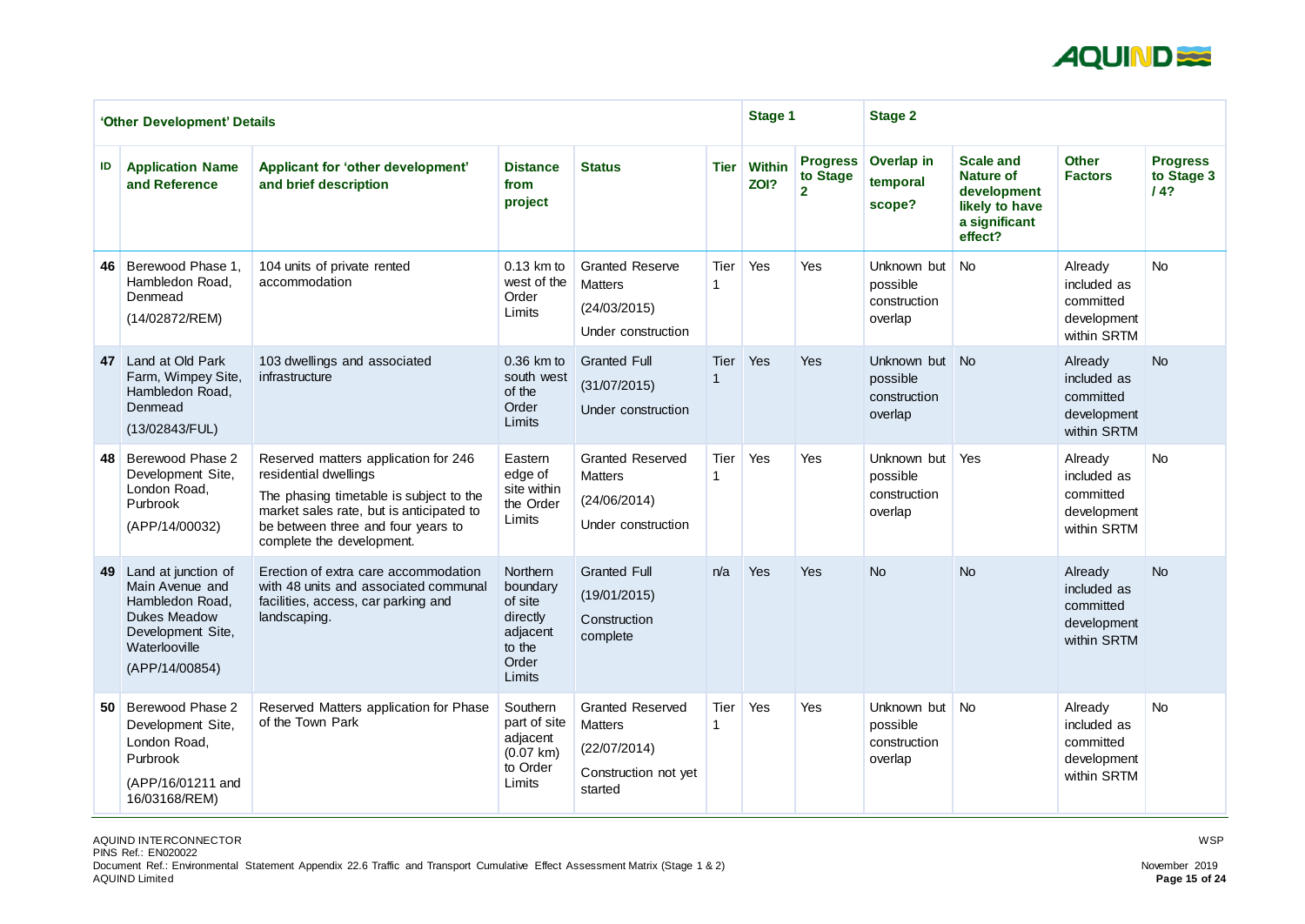

|                 | 'Other Development' Details                                                                                                       |                                                            |                                              |                                                                                              | <b>Stage 1</b>      |                       | <b>Stage 2</b>                                |                                                       |                                                                                                   |                                                                   |                                      |
|-----------------|-----------------------------------------------------------------------------------------------------------------------------------|------------------------------------------------------------|----------------------------------------------|----------------------------------------------------------------------------------------------|---------------------|-----------------------|-----------------------------------------------|-------------------------------------------------------|---------------------------------------------------------------------------------------------------|-------------------------------------------------------------------|--------------------------------------|
| ID              | <b>Application Name</b><br>and Reference                                                                                          | Applicant for 'other development'<br>and brief description | <b>Distance</b><br>from<br>project           | <b>Status</b>                                                                                | <b>Tier</b>         | <b>Within</b><br>ZOI? | <b>Progress</b><br>to Stage<br>$\overline{2}$ | Overlap in<br>temporal<br>scope?                      | <b>Scale and</b><br><b>Nature of</b><br>development<br>likely to have<br>a significant<br>effect? | <b>Other</b><br><b>Factors</b>                                    | <b>Progress</b><br>to Stage 3<br>14? |
| 51              | <b>Berewood Phase</b><br>3A, East of<br>Newlands Avenue,<br>Waterlooville<br>(16/02621/REM)                                       | Reserved Matters application for 296<br>dwellings          | 0.36 km<br>west of the<br>Order<br>Limits    | <b>Granted Reserved</b><br><b>Matters</b><br>(10/01/2017)<br>Under construction              | <b>Tier</b>         | Yes                   | Yes                                           | Unknown but<br>possible<br>construction<br>overlap    | Yes                                                                                               | Already<br>included as<br>committed<br>development<br>within SRTM | <b>No</b>                            |
|                 | 52 Berewood Phase<br>13A, Development<br>Land to the West of<br>Newlands Avenue,<br>Waterlooville,<br>Hampshire<br>(17/01772/REM) | Reserved Matters application for 73<br>dwellings           | 0.26 km to<br>west of the<br>Order<br>Limits | <b>Granted Reserved</b><br><b>Matters</b><br>(28/02/2018)<br>Under construction              | Tier                | Yes                   | Yes                                           | Unknown but<br>possible<br>construction<br>overlap    | <b>No</b>                                                                                         | Already<br>included as<br>committed<br>development<br>within SRTM | <b>No</b>                            |
| 53 <sup>°</sup> | <b>Berewood Phase</b><br>9b, West of<br>Marrelsmoor<br>Avenue,<br>Waterlooville,<br>Hampshire<br>(17/02957/REM)                   | Reserved Matters application for 75<br>dwellings           | 0.03 km<br>west of the<br>Order<br>Limits    | <b>Granted Reserved</b><br><b>Matters</b><br>(28/02/2018)<br>Under construction              | <b>Tier</b>         | Yes                   | <b>Yes</b>                                    | Unknown but<br>possible<br>construction<br>overlap    | <b>No</b>                                                                                         | Already<br>included as<br>committed<br>development<br>within SRTM | <b>No</b>                            |
|                 | 54 Berewood Phase<br>10a, South of<br>Marrelsmoor<br>Avenue,<br>Waterlooville,<br>Hampshire<br>(17/02956/REM)                     | Reserved Matters application for 43<br>dwellings           | 0.03 km<br>west of the<br>Order<br>Limits    | <b>Granted Reserved</b><br><b>Matters</b><br>(20/12/2018)<br>Construction not yet<br>started | Tier                | Yes                   | Yes                                           | Unknown but No<br>possible<br>construction<br>overlap |                                                                                                   | Already<br>included as<br>committed<br>development<br>within SRTM | <b>No</b>                            |
| 55 <sub>1</sub> | <b>Berewood Phase</b><br>9a, West of<br>Marrelsmoor<br>Avenue,                                                                    | Reserved Matters application for 104<br>dwellings          | 0.78 km<br>west of the                       | To be decided<br>(determination<br>expired 13/09/2018)                                       | Tier<br>$\mathbf 1$ | <b>Yes</b>            | <b>Yes</b>                                    | Unknown but<br>possible                               | N <sub>o</sub>                                                                                    | Already<br>included as<br>committed                               | <b>No</b>                            |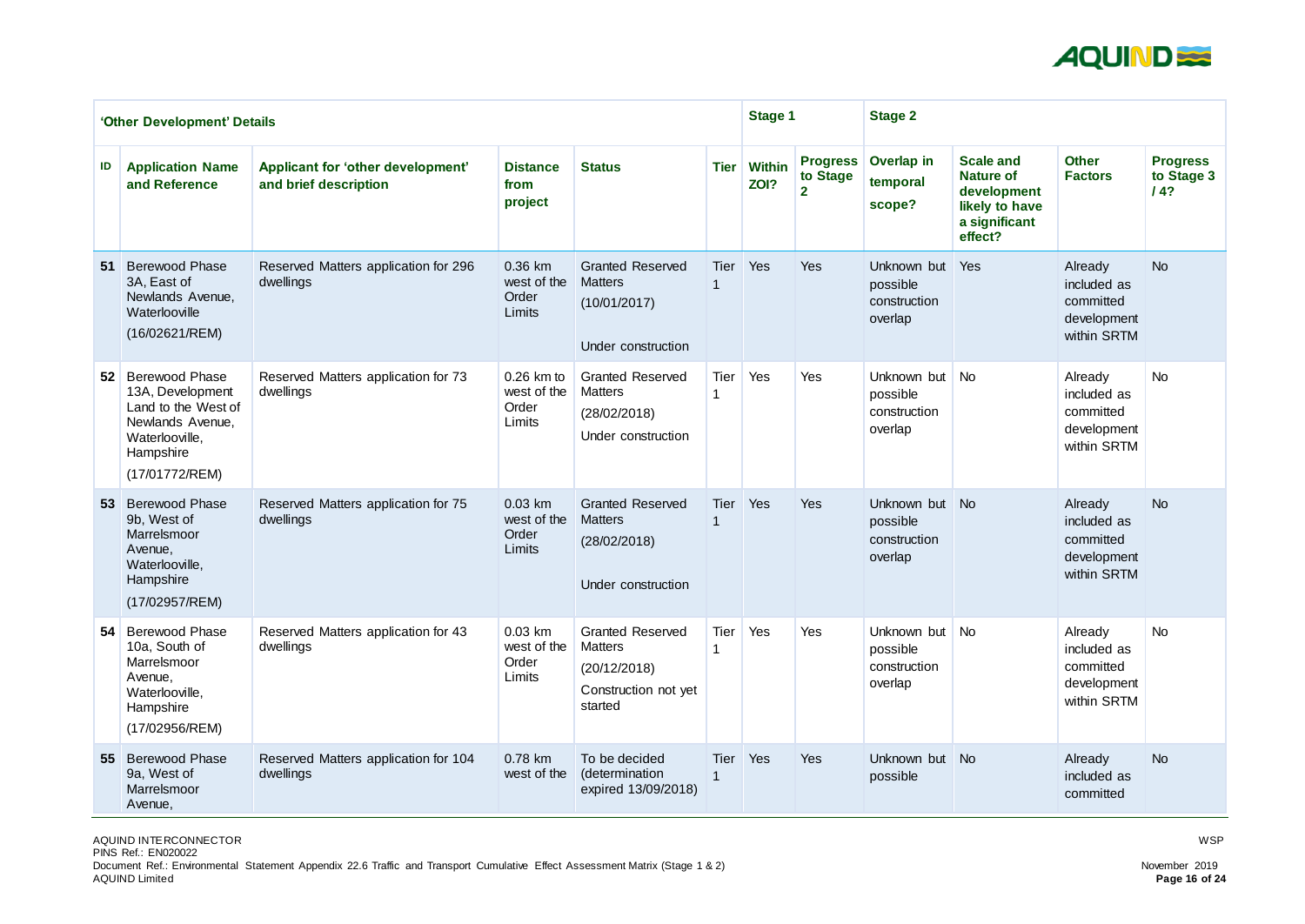

|                 | 'Other Development' Details                                                                                                                                                                                                                                 |                                                                                                                                                                                                                                                                                                                                                                                                                                                                                                                                                                                                                                                                                                                           |                                                                             |                                                                   |             | <b>Stage 1</b>        |                                               | <b>Stage 2</b>                                     |                                                                                                   |                                                                   |                                      |
|-----------------|-------------------------------------------------------------------------------------------------------------------------------------------------------------------------------------------------------------------------------------------------------------|---------------------------------------------------------------------------------------------------------------------------------------------------------------------------------------------------------------------------------------------------------------------------------------------------------------------------------------------------------------------------------------------------------------------------------------------------------------------------------------------------------------------------------------------------------------------------------------------------------------------------------------------------------------------------------------------------------------------------|-----------------------------------------------------------------------------|-------------------------------------------------------------------|-------------|-----------------------|-----------------------------------------------|----------------------------------------------------|---------------------------------------------------------------------------------------------------|-------------------------------------------------------------------|--------------------------------------|
| ID              | <b>Application Name</b><br>and Reference                                                                                                                                                                                                                    | Applicant for 'other development'<br>and brief description                                                                                                                                                                                                                                                                                                                                                                                                                                                                                                                                                                                                                                                                | <b>Distance</b><br>from<br>project                                          | <b>Status</b>                                                     | <b>Tier</b> | <b>Within</b><br>ZOI? | <b>Progress</b><br>to Stage<br>$\overline{2}$ | Overlap in<br>temporal<br>scope?                   | <b>Scale and</b><br><b>Nature of</b><br>development<br>likely to have<br>a significant<br>effect? | <b>Other</b><br><b>Factors</b>                                    | <b>Progress</b><br>to Stage 3<br>14? |
|                 | Waterlooville,<br>Hampshire<br>18/01351/REM                                                                                                                                                                                                                 |                                                                                                                                                                                                                                                                                                                                                                                                                                                                                                                                                                                                                                                                                                                           | Order<br>Limits                                                             |                                                                   |             |                       |                                               | construction<br>overlap                            |                                                                                                   | development<br>within SRTM                                        |                                      |
| 56              | Berewood E2, Plot<br>1, Houghton<br>Avenue,<br>Waterlooville,<br>Hampshire<br>(18/01581/REM)                                                                                                                                                                | Reserved Matters application for 10,177<br>sqm of B1/B2/B8 floorspace                                                                                                                                                                                                                                                                                                                                                                                                                                                                                                                                                                                                                                                     | 0.35 km<br>south-west<br>of the<br>Order<br>Limits                          | <b>Granted Reserved</b><br><b>Matters</b><br>(11/12/2018)         | Tier        | Yes                   | Yes                                           | Unknown but<br>possible<br>construction<br>overlap | Yes                                                                                               | Already<br>included as<br>committed<br>development<br>within SRTM | <b>No</b>                            |
| 57 <sub>2</sub> | Locks Farm, Botley<br>Road, Bishops<br>Waltham,<br>Hampshire<br>(18/01337/FUL)                                                                                                                                                                              | Development of a gas powered standby<br>generation facility and associated<br>infrastructure (for a period of 25 years)<br>from date of commissioning)                                                                                                                                                                                                                                                                                                                                                                                                                                                                                                                                                                    | 11.8 km to<br>north west<br>of Order<br>Limits                              | Application refused                                               | Tier        | <b>No</b>             | <b>No</b>                                     | Unknown but<br>possible<br>construction<br>overlap | No                                                                                                | N/A                                                               | <b>No</b>                            |
| 58              | Portsmouth City<br>Centre Highway<br><b>Network</b><br>incorporating parts<br>of Mile End Road,<br>Church Street,<br><b>Commercial Road</b><br>Marketway,<br>Charlotte Street,<br>Cascades<br>Approach, Hope<br>Street, Flathouse<br>Road<br>(17/02066/CS3) | Modification of existing road network<br>around the A3 southwards from the<br>junction with Princess Royal Way to the<br>junction with Unicorn Road, including<br>construction of a new link road between<br>Flathouse Road and the A3 south of<br>Herbert Street; associated site<br>clearance, junction works, bus and<br>cycle routes and necessary highway<br>alterations, with landscaping, street<br>furniture, road signage, markings and<br>lighting. Demolition of Pickfords<br>Vanguard Ltd, Flathouse Road, PO1<br>4QJ. Partial demolition and<br>reconfiguration of the western edge of<br>Morrisons Supermarket, Victory Retail<br>Park, Flathouse Road, PO1 4QP.<br><b>Repositioning of Clarence Street</b> | 2.10 km<br>north-west<br>of the<br>Order<br>Limits (at<br>closest<br>point) | To be decided<br>(determination<br>period expired<br>(07/03/2018) | Tier        | Yes                   | <b>No</b>                                     | Unknown but<br>possible<br>construction<br>overlap | No                                                                                                | N/A                                                               | <b>No</b>                            |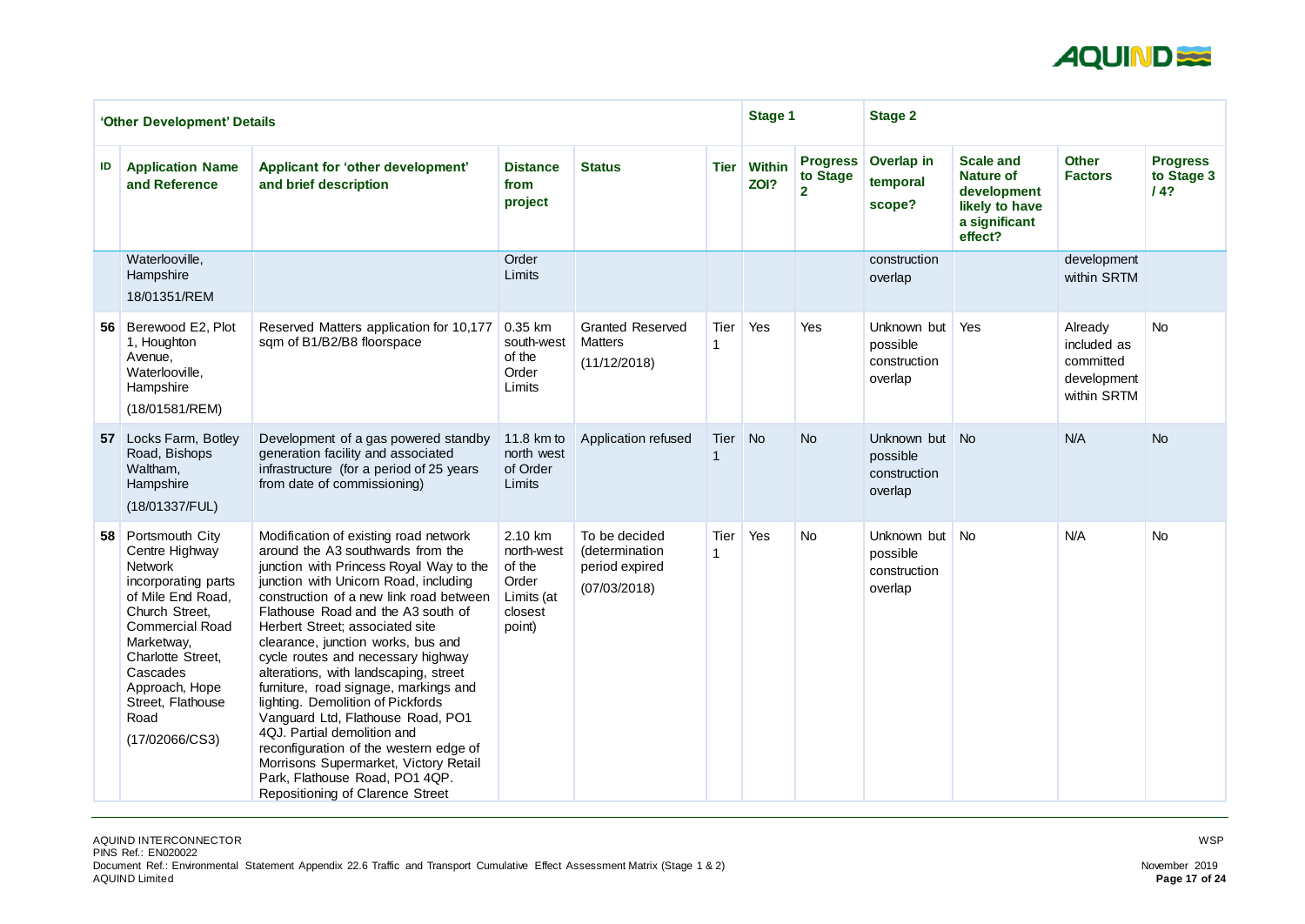

|    | 'Other Development' Details                                                   |                                                                                                                                                            |                                                                     |                                                                                                                                                                                                                                                                                                           |             | <b>Stage 1</b>        |                                               | <b>Stage 2</b>                                     |                                                                                                   |                                |                                      |
|----|-------------------------------------------------------------------------------|------------------------------------------------------------------------------------------------------------------------------------------------------------|---------------------------------------------------------------------|-----------------------------------------------------------------------------------------------------------------------------------------------------------------------------------------------------------------------------------------------------------------------------------------------------------|-------------|-----------------------|-----------------------------------------------|----------------------------------------------------|---------------------------------------------------------------------------------------------------|--------------------------------|--------------------------------------|
| ID | <b>Application Name</b><br>and Reference                                      | Applicant for 'other development'<br>and brief description                                                                                                 | <b>Distance</b><br>from<br>project                                  | <b>Status</b>                                                                                                                                                                                                                                                                                             | <b>Tier</b> | <b>Within</b><br>ZOI? | <b>Progress</b><br>to Stage<br>2 <sup>1</sup> | <b>Overlap in</b><br>temporal<br>scope?            | <b>Scale and</b><br><b>Nature of</b><br>development<br>likely to have<br>a significant<br>effect? | <b>Other</b><br><b>Factors</b> | <b>Progress</b><br>to Stage 3<br>14? |
|    |                                                                               | service yard access gate to Sainsbury's<br>Supermarket, 315 Commercial Road,<br>PO1 4BS.                                                                   |                                                                     |                                                                                                                                                                                                                                                                                                           |             |                       |                                               |                                                    |                                                                                                   |                                |                                      |
|    | 59 Welborne Land<br>North of Fareham,<br>Fareham<br>(P/17/0266/OA)            | New Community of Up To 6000<br>Dwellings and various other uses                                                                                            | 8.33 km<br>west of the<br>Order<br>Limits (at<br>closest<br>point)  | Granted - Outline                                                                                                                                                                                                                                                                                         | Tier        | No.                   | <b>No</b>                                     | Unknown but<br>possible<br>construction<br>overlap | No                                                                                                | N/A                            | <b>No</b>                            |
|    | 60 Site of Fawley<br><b>Power Station</b><br>(Fawley Waterside)<br>(17/11559) | Mixed use redevelopment of redundant<br>power station.                                                                                                     | 18.15 km<br>west of the<br>Order<br>Limits (at<br>closest<br>point) | <b>EIA Scoping</b><br>submitted and<br>opinion received<br>from NFDC, NFNPA<br>and MMO.<br><b>Public consultation</b><br>$x2$ – most recent<br><b>July 2018</b><br>Outline application<br>planned for<br>submission in<br>Autumn 2018.<br>Outline application<br>submitted May<br>2019.<br>To be decided. | Tier        | <b>No</b>             | <b>No</b>                                     | Unknown but<br>possible<br>construction<br>overlap | <b>No</b>                                                                                         | N/A                            | <b>No</b>                            |
|    | 61 Number not used                                                            |                                                                                                                                                            |                                                                     |                                                                                                                                                                                                                                                                                                           |             |                       |                                               |                                                    |                                                                                                   |                                |                                      |
|    | 62 North Portsea Island<br><b>Coastal Flood</b><br>Defence Scheme,            | Phase 4 of the North Portsea Island<br>Coastal Flood Defence Scheme is a<br>combination of two distinct sections:<br>Kendall's Wharf and Eastern Road. The | Southern<br>boundary<br>of site<br>adjacent                         | Emerging - contract<br>out for tender.<br>Documentation for                                                                                                                                                                                                                                               | Tier Yes    |                       | <b>No</b>                                     | Unknown but<br>possible                            | <b>No</b>                                                                                         | N/A                            | <b>No</b>                            |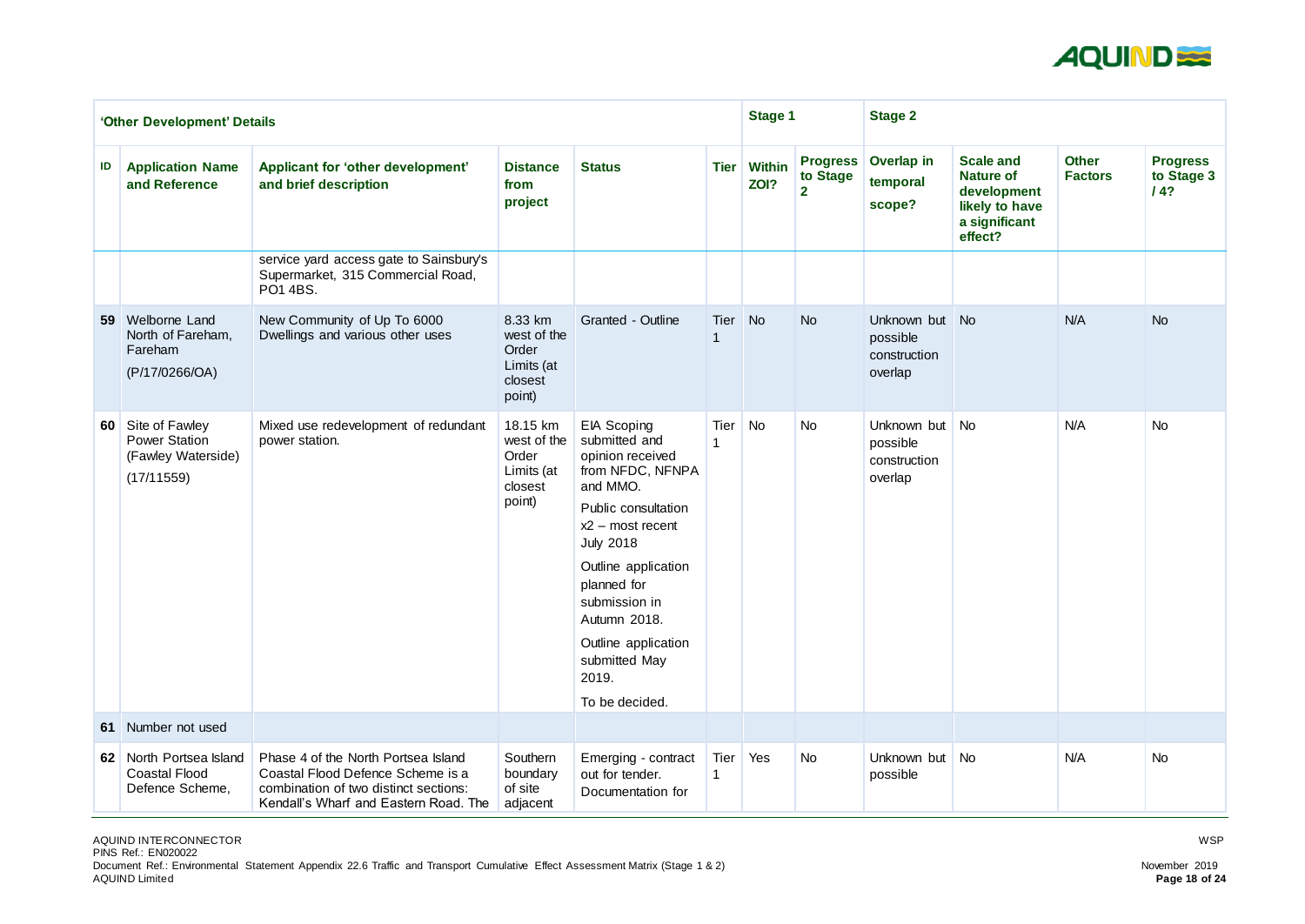

|    | 'Other Development' Details                           |                                                                                                                                                                                                                                                                                                                                                                                                                                                                                                                                                                                                                                                                                                                                                                                                                                                                                                                                                                                                                                                                                                                                                                                                                                                                                                                                                                                |                                    |                                                                                                                                                                                                                                                                                                                                                 |             | <b>Stage 1</b>        |                                               | <b>Stage 2</b>                   |                                                                                                   |                                |                                      |
|----|-------------------------------------------------------|--------------------------------------------------------------------------------------------------------------------------------------------------------------------------------------------------------------------------------------------------------------------------------------------------------------------------------------------------------------------------------------------------------------------------------------------------------------------------------------------------------------------------------------------------------------------------------------------------------------------------------------------------------------------------------------------------------------------------------------------------------------------------------------------------------------------------------------------------------------------------------------------------------------------------------------------------------------------------------------------------------------------------------------------------------------------------------------------------------------------------------------------------------------------------------------------------------------------------------------------------------------------------------------------------------------------------------------------------------------------------------|------------------------------------|-------------------------------------------------------------------------------------------------------------------------------------------------------------------------------------------------------------------------------------------------------------------------------------------------------------------------------------------------|-------------|-----------------------|-----------------------------------------------|----------------------------------|---------------------------------------------------------------------------------------------------|--------------------------------|--------------------------------------|
| ID | <b>Application Name</b><br>and Reference              | Applicant for 'other development'<br>and brief description                                                                                                                                                                                                                                                                                                                                                                                                                                                                                                                                                                                                                                                                                                                                                                                                                                                                                                                                                                                                                                                                                                                                                                                                                                                                                                                     | <b>Distance</b><br>from<br>project | <b>Status</b>                                                                                                                                                                                                                                                                                                                                   | <b>Tier</b> | <b>Within</b><br>ZOI? | <b>Progress</b><br>to Stage<br>$\overline{2}$ | Overlap in<br>temporal<br>scope? | <b>Scale and</b><br><b>Nature of</b><br>development<br>likely to have<br>a significant<br>effect? | <b>Other</b><br><b>Factors</b> | <b>Progress</b><br>to Stage 3<br>14? |
|    | Eastern Road and<br>Kendall's Wharf<br>(19/00706/FUL) | full length of the frontage is 2,4 km (300<br>m for Kendall's Wharf and 2.1 km for<br>Eastern Road). The sea defences are<br>being raised to +4,8 m AOD along the<br>frontage to accommodate a 1 in 500<br>Standard of Protection (SOP). The road<br>raising and steel sheet piles of<br>Kendall's Wharf works will be raised to<br>a lower level as set back from the<br>coast.<br>The Kendall's Wharf defences tie in<br>with Anchorage park embankment<br>defences (constructed in 2016) in the<br>North and are set landward of Kendall's<br>Wharf aggregates, who are responsible<br>for their own flood protection. The first<br>c. 150 m of sea defence will be a raised<br>earth embankment with a 3 m crest and<br>continuation of the 2 m wide coastal<br>path. This will tie into an area of road<br>raising landward of Kendall's Wharf.<br>South of the road will be a 150 m steel<br>sheet pile wall which will tie into the<br>coastal defences at Eastern Road.<br>The scope of the works for Eastern<br>Road, at summary level, comprises of<br>the construction of a reinforced seawall,<br>including sheet pile and bearing pile<br>installation with local realignment. Part<br>of this will be an encasement and part<br>new sea wall with a stepped revetment.<br>The construction of replacement<br>slipways and access steps will also be<br>required. | to Order<br>Limits                 | bidders was due for<br>submission by<br>29/06/18<br>Kendalls Wharf -<br>Target<br>commencement<br>09/2019. Target<br>completion 04/2020.<br>Eastern Road<br>seawall - Target<br>commencement<br>04/2020. Target<br>completion 10/2022.<br>Phase 4/2022 Pre-<br>application<br>consultation<br>undertaken in<br>November 2018.<br>To be decided. |             |                       |                                               | construction<br>overlap          |                                                                                                   |                                |                                      |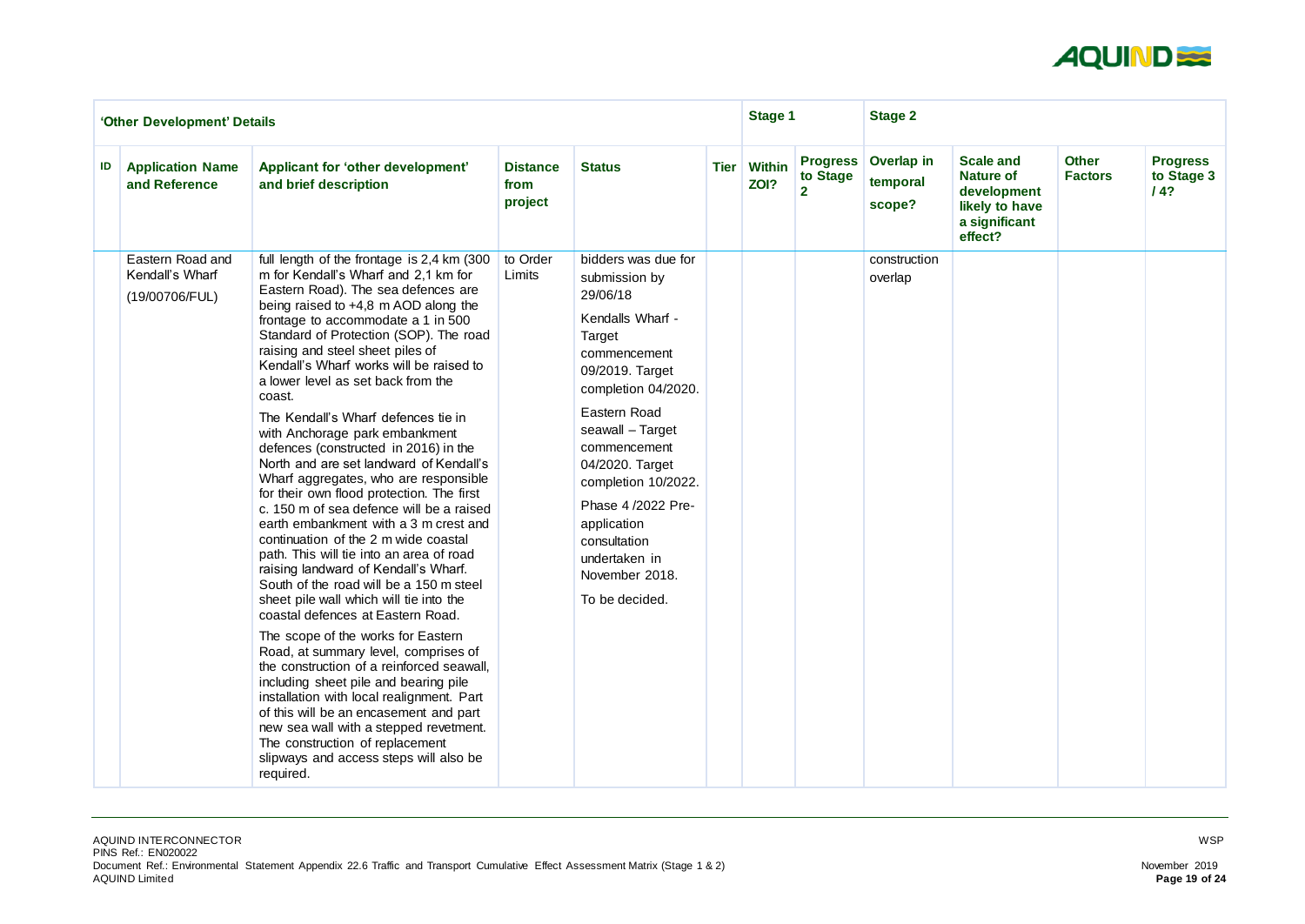

|    | 'Other Development' Details                                   |                                                                                                                                                                                                                                                              |                                                                                |                                                                                                              |             | <b>Stage 1</b>              |                                             | <b>Stage 2</b>                                     |                                                                                                   |                                |                                      |
|----|---------------------------------------------------------------|--------------------------------------------------------------------------------------------------------------------------------------------------------------------------------------------------------------------------------------------------------------|--------------------------------------------------------------------------------|--------------------------------------------------------------------------------------------------------------|-------------|-----------------------------|---------------------------------------------|----------------------------------------------------|---------------------------------------------------------------------------------------------------|--------------------------------|--------------------------------------|
| ID | <b>Application Name</b><br>and Reference                      | Applicant for 'other development'<br>and brief description                                                                                                                                                                                                   | <b>Distance</b><br>from<br>project                                             | <b>Status</b>                                                                                                | <b>Tier</b> | <b>Within</b><br>ZOI?       | <b>Progress</b><br>to Stage<br>$\mathbf{2}$ | Overlap in<br>temporal<br>scope?                   | <b>Scale and</b><br><b>Nature of</b><br>development<br>likely to have<br>a significant<br>effect? | <b>Other</b><br><b>Factors</b> | <b>Progress</b><br>to Stage 3<br>/4? |
|    |                                                               | Other aspects of phase 4 that will /could<br>be involved and should be considered<br>by the contractor:<br>- some minor elements of contractor                                                                                                               |                                                                                |                                                                                                              |             |                             |                                             |                                                    |                                                                                                   |                                |                                      |
|    |                                                               | led design,<br>-additional ground /site investigation,                                                                                                                                                                                                       |                                                                                |                                                                                                              |             |                             |                                             |                                                    |                                                                                                   |                                |                                      |
|    |                                                               | - services searches and trial pitting to<br>locate services,                                                                                                                                                                                                 |                                                                                |                                                                                                              |             |                             |                                             |                                                    |                                                                                                   |                                |                                      |
|    |                                                               | - installation of flood boards /gates,                                                                                                                                                                                                                       |                                                                                |                                                                                                              |             |                             |                                             |                                                    |                                                                                                   |                                |                                      |
|    |                                                               | - responding to any emergency<br>failures to other parts of PCC's coastal<br>defence related assets for which PCC<br>may call on the contractor's services,                                                                                                  |                                                                                |                                                                                                              |             |                             |                                             |                                                    |                                                                                                   |                                |                                      |
|    |                                                               | - site clearance,                                                                                                                                                                                                                                            |                                                                                |                                                                                                              |             |                             |                                             |                                                    |                                                                                                   |                                |                                      |
|    |                                                               | - demolition and removal of 150 m of<br>existing seawall in the southern section<br>of the site and creation of a high roost<br>site /bird island,                                                                                                           |                                                                                |                                                                                                              |             |                             |                                             |                                                    |                                                                                                   |                                |                                      |
|    |                                                               | - reconstruction of the coastal path,<br>-landscape works.                                                                                                                                                                                                   |                                                                                |                                                                                                              |             |                             |                                             |                                                    |                                                                                                   |                                |                                      |
|    | 63 Southampton to<br>London Pipeline<br>project<br><b>DCO</b> | Replacement of 90 km aviation fuel<br>pipeline that runs from Fawley Refinery<br>to West London Terminal Storage<br>facility at Hounslow<br>Works to install and commission the<br>pipeline programmed to be completed<br>early 2023 or earlier if possible. | 13.45 km<br>to north-<br>west of the<br>Order<br>Limits at<br>closest<br>point | Application<br>submitted to PINS in<br>May 2019,<br>application accepted<br>for examination in<br>June 2019. | Tier No     |                             | <b>No</b>                                   | Unknown but<br>possible<br>construction<br>overlap | $\blacksquare$ No                                                                                 | N/A                            | <b>No</b>                            |
|    | 64 A27 Arundel Bypass                                         | A new dual carriageway bypass linking<br>together the 2 existing sections of the                                                                                                                                                                             | 28.21 km<br>east of the                                                        | Preferred route<br>announced May                                                                             | Tier<br>3   | $\overline{\phantom{a}}$ No | <b>No</b>                                   | <b>No</b>                                          | <b>No</b>                                                                                         | N/A                            | <b>No</b>                            |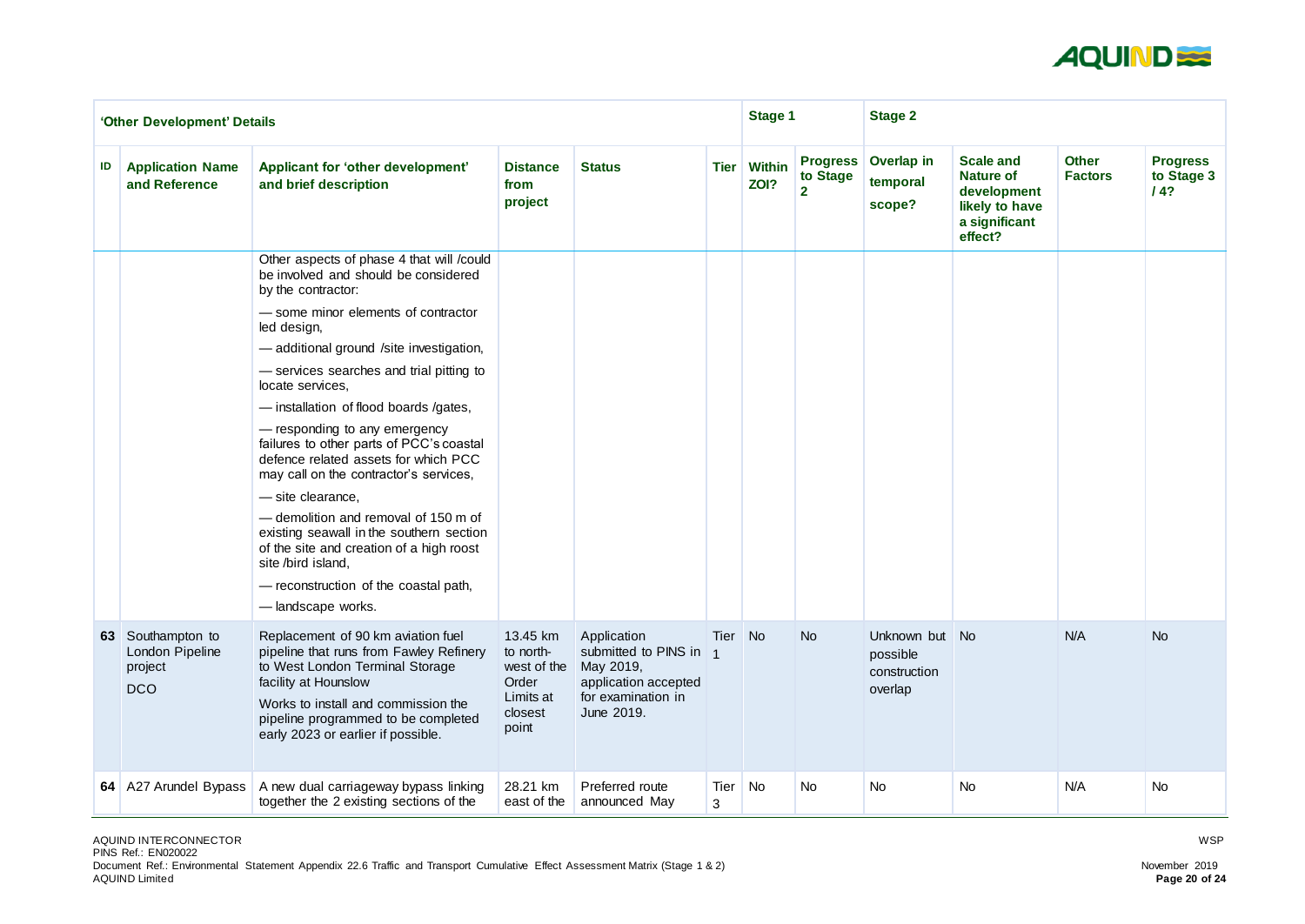

|    | 'Other Development' Details                                                   |                                                                                                                                                                                                                                                                                              |                                                          |                                                                                                                                                                                                                                                                                                     |             | <b>Stage 1</b>        |                                               | <b>Stage 2</b>                                        |                                                                                                   |                                                                   |                                      |
|----|-------------------------------------------------------------------------------|----------------------------------------------------------------------------------------------------------------------------------------------------------------------------------------------------------------------------------------------------------------------------------------------|----------------------------------------------------------|-----------------------------------------------------------------------------------------------------------------------------------------------------------------------------------------------------------------------------------------------------------------------------------------------------|-------------|-----------------------|-----------------------------------------------|-------------------------------------------------------|---------------------------------------------------------------------------------------------------|-------------------------------------------------------------------|--------------------------------------|
| ID | <b>Application Name</b><br>and Reference                                      | <b>Applicant for 'other development'</b><br>and brief description                                                                                                                                                                                                                            | <b>Distance</b><br>from<br>project                       | <b>Status</b>                                                                                                                                                                                                                                                                                       | <b>Tier</b> | <b>Within</b><br>ZOI? | <b>Progress</b><br>to Stage<br>2 <sup>1</sup> | Overlap in<br>temporal<br>scope?                      | <b>Scale and</b><br><b>Nature of</b><br>development<br>likely to have<br>a significant<br>effect? | <b>Other</b><br><b>Factors</b>                                    | <b>Progress</b><br>to Stage 3<br>14? |
|    | <b>DCO</b>                                                                    | road to replace the existing single<br>carriageway road.                                                                                                                                                                                                                                     | Order<br>Limits at<br>closest<br>point                   | 2018 (Option 5a).<br>New evidence on<br>scheme has<br>emerged (inc<br>updated traffic<br>modelling) on<br>Options 1 and 3<br>since. Further non-<br>statutory public<br>consultation on<br>Options 1, 3 and 5a<br>planned for Spring<br>2019.<br>Scheme likely to be<br>submitted in Q4 of<br>2019. |             |                       |                                               |                                                       |                                                                                                   |                                                                   |                                      |
|    | 65 Norths Hill,<br>Portsmouth, PO6<br>3RU<br>(18/01646/FUL)                   | Construction of 20MW embedded Short<br>Term Operating (STOR) generating<br>plant building; auxiliary equipment;<br>DNO substation associated works; and<br>a new wooden maintenance shed.                                                                                                    | 2.7 km to<br>west of the<br>Order<br>Limits              | <b>Granted Full</b><br>(14/12/2018).<br>Construction not<br>started.                                                                                                                                                                                                                                | <b>Tier</b> | Yes                   | <b>No</b>                                     | Unknown but No<br>possible<br>construction<br>overlap |                                                                                                   | N/A                                                               | <b>No</b>                            |
| 66 | <b>Fraser Range</b><br>(19/00420/FUL)                                         | Part demolition and redevelopment of<br>the site. Including the conversion of<br>three existing structures and<br>construction of new buildings (108<br>apartments and 26 houses), associated<br>access, parking and landscaping works<br>and construction of new seawall flood<br>defences. | Adjacent<br>to Eastern<br>boundary<br>of Order<br>Limits | To be decided.<br>(determination<br>expired 31/07/2019)                                                                                                                                                                                                                                             | Tier        | Yes                   | Yes                                           | Unknown but<br>possible<br>construction<br>overlap    | Yes                                                                                               | Already<br>included as<br>committed<br>development<br>within SRTM | No                                   |
| 67 | Land South of<br><b>Lovedean Electricity</b><br>Substation,<br>Broadway Lane, | Installation of two energy storage<br>systems and associated infrastructure<br>with a total capacity of 49.95MW                                                                                                                                                                              | Within the<br>Order<br>Limits                            | Permission granted<br>on 17/04//2018,                                                                                                                                                                                                                                                               | Tier        | Yes                   | <b>No</b>                                     | Unknown but No<br>possible<br>construction<br>overlap |                                                                                                   | N/A                                                               | <b>No</b>                            |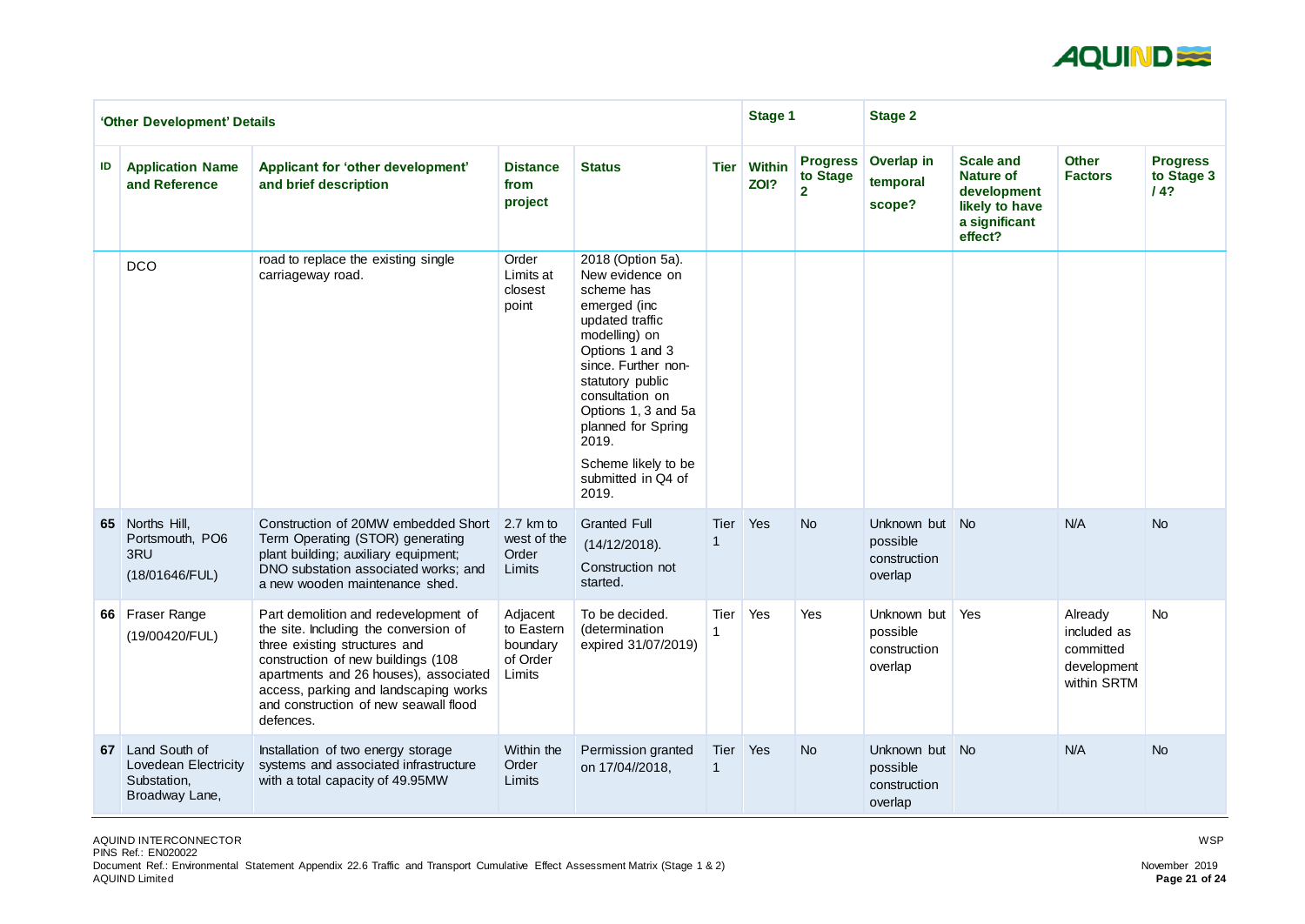

|    | 'Other Development' Details                                                                                 |                                                                                                                                                   |                                                |                                                                                                                                                                                                                                                   |             | <b>Stage 1</b>        |                                               | <b>Stage 2</b>                                        |                                                                                                   |                                |                                      |
|----|-------------------------------------------------------------------------------------------------------------|---------------------------------------------------------------------------------------------------------------------------------------------------|------------------------------------------------|---------------------------------------------------------------------------------------------------------------------------------------------------------------------------------------------------------------------------------------------------|-------------|-----------------------|-----------------------------------------------|-------------------------------------------------------|---------------------------------------------------------------------------------------------------|--------------------------------|--------------------------------------|
| ID | <b>Application Name</b><br>and Reference                                                                    | Applicant for 'other development'<br>and brief description                                                                                        | <b>Distance</b><br>from<br>project             | <b>Status</b>                                                                                                                                                                                                                                     | <b>Tier</b> | <b>Within</b><br>ZOI? | <b>Progress</b><br>to Stage<br>2 <sup>1</sup> | <b>Overlap in</b><br>temporal<br>scope?               | <b>Scale and</b><br><b>Nature of</b><br>development<br>likely to have<br>a significant<br>effect? | <b>Other</b><br><b>Factors</b> | <b>Progress</b><br>to Stage 3<br>/4? |
|    | Lovedean,<br>Waterlooville<br>57524/001                                                                     |                                                                                                                                                   |                                                | <b>Planning Permission</b><br>quashed at judicial<br>review on<br>07/09/2018.<br>New Scoping<br>Opinion requested<br>by applicant on<br>01/11/2018. EHDC<br>deemed no EIA<br>required.<br>SoS stated that EIA<br>is not required in<br>July 2019. |             |                       |                                               |                                                       |                                                                                                   |                                |                                      |
|    | 68 Land to the south of<br>Old Mill Lane and<br>east/south-east of<br>The Haven,<br>Denmead<br>19/01071/FUL | Pivot Power considering site for battery<br>storage plant project                                                                                 | Within the<br>Order<br>Limits                  | Application<br>withdrawn *                                                                                                                                                                                                                        | n/a         | Yes                   | <b>No</b>                                     | Unknown but No<br>possible<br>construction<br>overlap |                                                                                                   | N/A                            | <b>No</b>                            |
|    | 69 36 Mill Road<br>Denmead PO7 6PA<br>(16/01861/FUL)                                                        | Proposed land to rear of 32-36 MILL<br>ROAD FOR 3 Houses of 1 No. 3 Bed<br>House and 2 No. 2 Bed Houses                                           | $0.03$ km to<br>west of the<br>Order<br>Limits | Application<br>permitted                                                                                                                                                                                                                          |             | Yes                   | <b>No</b>                                     | <b>No</b>                                             | <b>No</b>                                                                                         | N/A                            | <b>No</b>                            |
|    | 70 Lovedean Electricity<br>Station, Broadway<br>Lane, Lovedean,<br>Waterlooville, PO8<br>0SJ (32642/003)    | Installation of 30m high<br>Telecommunication Mast 0.6 m dish<br>and 0.6 m antenna for network<br>connections between electricity<br>substations. | Within the<br>Order<br>Limits                  | Granted                                                                                                                                                                                                                                           |             | Yes                   | <b>No</b>                                     | <b>No</b>                                             | <b>No</b>                                                                                         | N/A                            | <b>No</b>                            |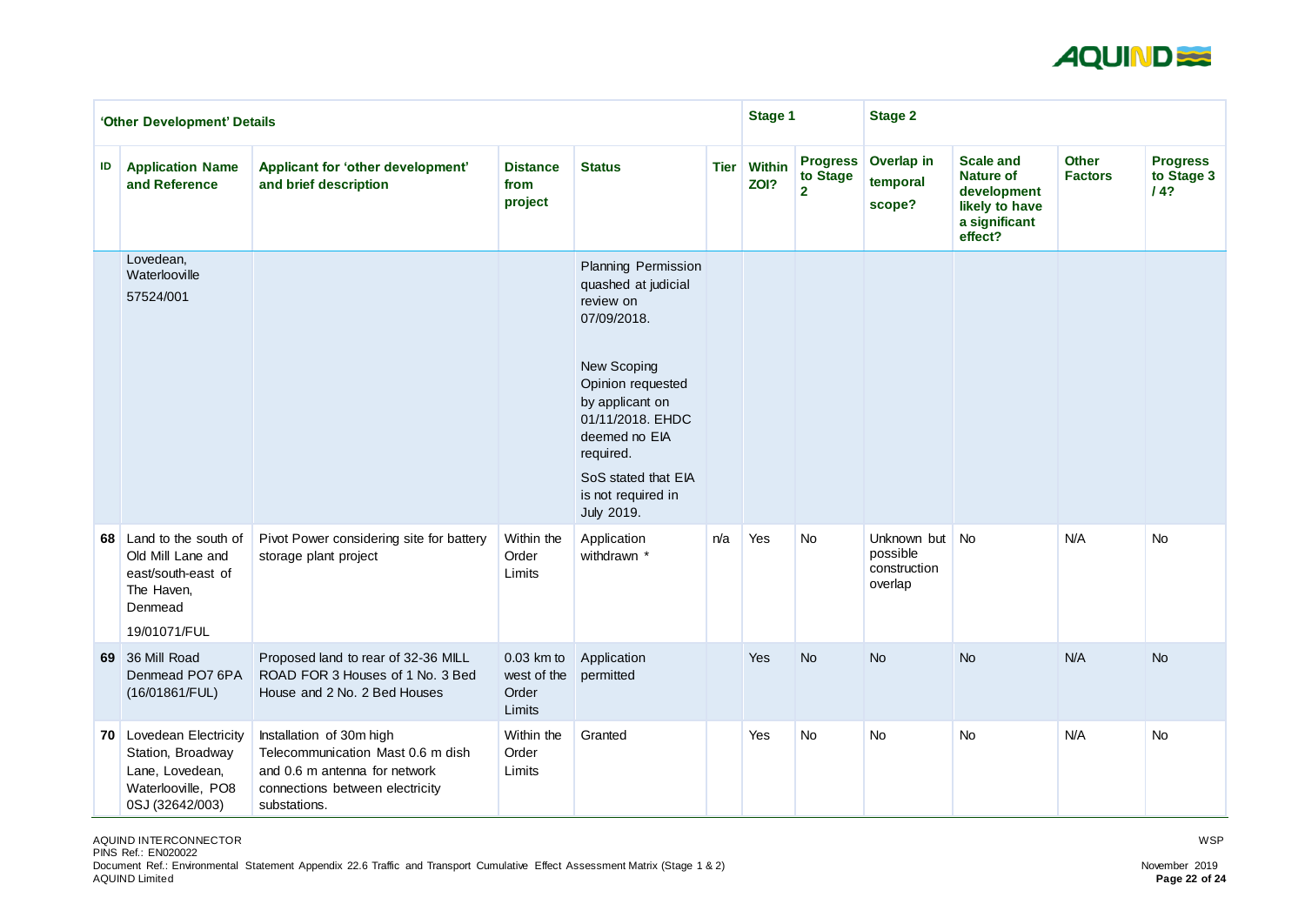

| 'Other Development' Details |                                                                                              |                                                                                                                                                                                                                                                                                                                           |                                                       |                                                                                                                                                                                                                                                                                                               |                  | <b>Stage 1</b>        |                                               | <b>Stage 2</b>                                     |                                                                                                   |                                                                   |                                      |
|-----------------------------|----------------------------------------------------------------------------------------------|---------------------------------------------------------------------------------------------------------------------------------------------------------------------------------------------------------------------------------------------------------------------------------------------------------------------------|-------------------------------------------------------|---------------------------------------------------------------------------------------------------------------------------------------------------------------------------------------------------------------------------------------------------------------------------------------------------------------|------------------|-----------------------|-----------------------------------------------|----------------------------------------------------|---------------------------------------------------------------------------------------------------|-------------------------------------------------------------------|--------------------------------------|
| ID                          | <b>Application Name</b><br>and Reference                                                     | <b>Applicant for 'other development'</b><br>and brief description                                                                                                                                                                                                                                                         | <b>Distance</b><br>from<br>project                    | <b>Status</b>                                                                                                                                                                                                                                                                                                 | <b>Tier</b>      | <b>Within</b><br>ZOI? | <b>Progress</b><br>to Stage<br>$\overline{2}$ | Overlap in<br>temporal<br>scope?                   | <b>Scale and</b><br><b>Nature of</b><br>development<br>likely to have<br>a significant<br>effect? | <b>Other</b><br><b>Factors</b>                                    | <b>Progress</b><br>to Stage 3<br>14? |
| 71                          | Land South of,<br>Chalton Lane,<br>Clanfield,<br>Waterlooville<br>(28463/002)                | 207 dwellings and provision of open<br>space, sports pitches, bowling green,<br>pavilion and allotments, with associated<br>access, parking, access roads,<br>footpaths/cycle paths, landscaping and<br>works, with demolition of existing<br>buildings and structures (as amended<br>by plans received 30 September 2014 | 4.65 km to<br>north-east<br>of the<br>Order<br>Limits | Permitted 2015                                                                                                                                                                                                                                                                                                |                  | Yes                   | Yes                                           | <b>No</b>                                          | <b>No</b>                                                                                         | Already<br>included as<br>committed<br>development<br>within SRTM | <b>No</b>                            |
| 72                          | Yew Tree Cottage,<br>Eastland Gate,<br>Lovedean,<br>Waterlooville, PO8<br>0SR<br>(26982/003) | Change of use of agricultural fields to<br>private equestrian paddocks, creation of<br>associated manege and horse walker                                                                                                                                                                                                 | 0.43 km to<br>East of the<br>Order<br>Limits          | Granted                                                                                                                                                                                                                                                                                                       | Yes              | Yes                   | <b>No</b>                                     | <b>No</b>                                          | <b>No</b>                                                                                         | N/A                                                               | <b>No</b>                            |
|                             | 73 England Coast Path<br>- Portsmouth to<br>South Hayling                                    | Natural England's<br>proposals to the Secretary of State<br>under section 51 of the National Parks<br>and Access to<br>the Countryside Act 1949 for improved<br>access along the coast of Hampshire<br>between<br>Portsmouth and South Hayling                                                                            | Within the<br>Order<br>Limits                         | 19th July 2017,<br>Natural England<br>submitted a report<br>to the Secretary of<br>State for the<br>Environment, Food<br>and Rural Affairs<br>setting out the<br>proposals for<br>improved access to<br>the coast between<br>Portsmouth and<br>South Hayling<br>Island.<br>Once the Secretary<br>of State has | <b>Tier</b><br>3 | Yes                   | <b>No</b>                                     | Unknown but<br>possible<br>construction<br>overlap | No                                                                                                | N/A                                                               | <b>No</b>                            |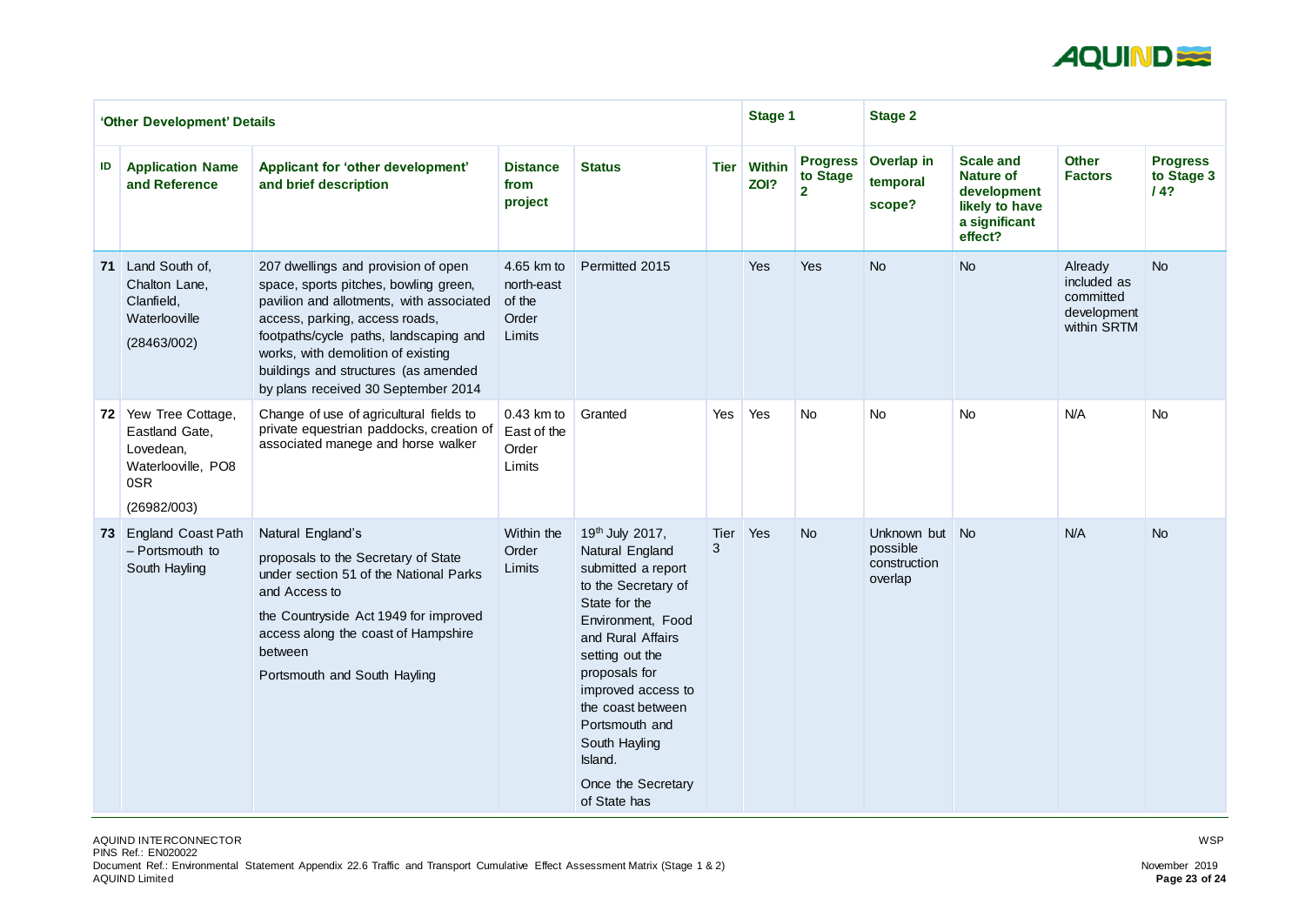

| 'Other Development' Details |                                                                                                                                  |                                                                                                                                                                                                                                                                                                                                                                                                                                                                                                                                                                                                                                                                                                                                                                                    |                                    |                                                                                                             |             | <b>Stage 1</b>        |                                               | <b>Stage 2</b>                                                                        |                                                                                                   |                                |                                      |  |
|-----------------------------|----------------------------------------------------------------------------------------------------------------------------------|------------------------------------------------------------------------------------------------------------------------------------------------------------------------------------------------------------------------------------------------------------------------------------------------------------------------------------------------------------------------------------------------------------------------------------------------------------------------------------------------------------------------------------------------------------------------------------------------------------------------------------------------------------------------------------------------------------------------------------------------------------------------------------|------------------------------------|-------------------------------------------------------------------------------------------------------------|-------------|-----------------------|-----------------------------------------------|---------------------------------------------------------------------------------------|---------------------------------------------------------------------------------------------------|--------------------------------|--------------------------------------|--|
| ID                          | <b>Application Name</b><br>and Reference                                                                                         | Applicant for 'other development'<br>and brief description                                                                                                                                                                                                                                                                                                                                                                                                                                                                                                                                                                                                                                                                                                                         | <b>Distance</b><br>from<br>project | <b>Status</b>                                                                                               | <b>Tier</b> | <b>Within</b><br>ZOI? | <b>Progress</b><br>to Stage<br>$\overline{2}$ | <b>Overlap in</b><br>temporal<br>scope?                                               | <b>Scale and</b><br><b>Nature of</b><br>development<br>likely to have<br>a significant<br>effect? | <b>Other</b><br><b>Factors</b> | <b>Progress</b><br>to Stage 3<br>/4? |  |
|                             |                                                                                                                                  |                                                                                                                                                                                                                                                                                                                                                                                                                                                                                                                                                                                                                                                                                                                                                                                    |                                    | approved the report,<br>works will start with<br>HCC and PCC,<br>including all<br>necessary<br>applications |             |                       |                                               |                                                                                       |                                                                                                   |                                |                                      |  |
| 74                          | Southsea Seafront<br>from Long Curtain<br>Moat in the West to<br><b>Eastney Marine</b><br>Barracks in the East<br>(19/01097/FUL) | Flood and coastal erosion management<br>scheme comprising a combination of<br>vertical sea wall, raising and<br>realignment of the promenade,<br>construction of stepped revetment, rock<br>armour revetments and groynes,<br>secondary defence walls and bunds,<br>beach widening and management, and<br>all associated works, highway<br>alterations, removal of trees and<br>landscaping. Scheme includes the<br>removal and repositioning of 34 Grade<br>Il Listed lamp columns, 3 Grade II<br>Listed shelters and 6. Grade II Listed<br>monuments, works affecting the Grade<br>Il Listed South Parade Pier, regrading<br>and works to the Grade II Listed<br>Southsea Common and works to the<br>Grade I Listed Naval Memorial. The<br>proposal constitutes EIA development. | Within the<br>Order<br>Limits      | To be decided.<br>(Application<br>submitted<br>16/07/2019,<br>determination period<br>expires 06/11/2019)   | Tier        | Yes                   | <b>No</b>                                     | Yes $-$<br>construction<br>anticipated<br>to<br>commence<br>early 2020<br>until 2026. | <b>No</b>                                                                                         | N/A                            | <b>No</b>                            |  |

\*The application for development number 68 (Land to the south of Old Mill Lane and east/south-east of The Haven, Denmead 19/01071/F3UL) was withdrawn on the 2/07/2019. As the application could be re-submitted in the future, for the purpose of the cumulative effects assessment, it has been assessed.